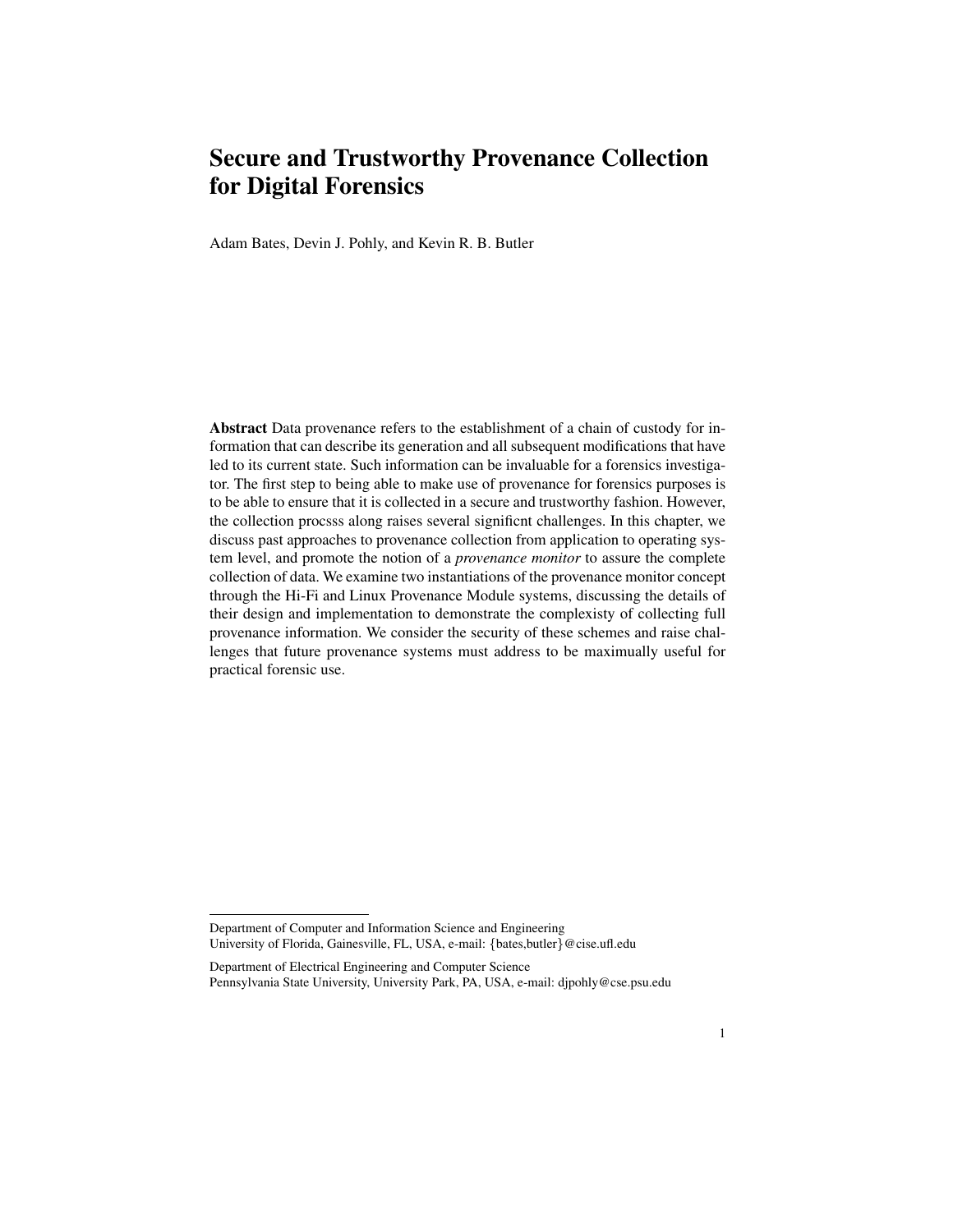# 1 Introduction

Successful forensics investigations rely on the trustworthiness of data that is retrieved. As a result, the ability to retrieve trustworthy logs and other information that explains where information was generated can be critical to successful inquiries. Such artifacts go part of the way, but not all of the way, towards answering the following question: how can we be assured that the chain of custody for data from the time it was originated until it arrived in its current state is both secure and trustworthy?

Data *provenance* provides a compelling means of providing answers to this challenging problem. The term *provenance* comes from the art world, where it refers to the ability to trace all activities related to an piece of art, in order to establish that is is genuine. An example of this usage is with Jan van Eyck's Arnolfini portrait, currently hanging in the National Gallery of London. The provenance of this celebrated portrait can be traced back almost 600 years to its completion in 1432, with metadata in the form of markings associated with its owners painted on the painting's protective shutters helping to establish the hands through which it has passed over the centuries [23].

More recently, data provenance has become a desired feature in the computing world. From its initial deployment in the database community [17] to a more recent focus to its proposed use as an operating sytems feature [43], data provenance provides a broad new capability for reasoning about the genesis and subsequent modification of data. In contrast to the current computing paradigm where interactions between system components are largely opaque, data provenance allows users to track, and understand how a piece of data came to exist in its current state. The realization of provenance-aware systems will fundamentally redefine how computing systems are secured and monitored, and will provide important new capabilities to the forensics community. Ensuring its efficacy in a computer system, though, is an extremely challenging problem, to the extent that the Department of Homeland Security has included provenance as one of its Hard Problems in Computing [14]. Ensuring that information is collected in a trustworthy fashion is the first problem that needs to be solved in order to assure the security of provenance. Without adequate protections in place, adversaries can target the collection mechanisms to destroy or tamper with provenance metadata, calling the trustworthiness of data into question or using it in a malicious fashion.

This book chapter focuses on how to ensure the secure and trustworthy collection of data provenance within computing systems. We will discuss past approaches to provenance collection and where and why those fall short, and discuss how taking a systems security approach to defining trustworthy provenanace collection can provide a system that fulfills the qualities necessary for a secure implementation. We will then discuss approaches from the research community that have attempted to ensure the fine-grained secure collection of provenance, as well as our own work in this area to provide a platform for deploying secure provenance collection as an operating system service.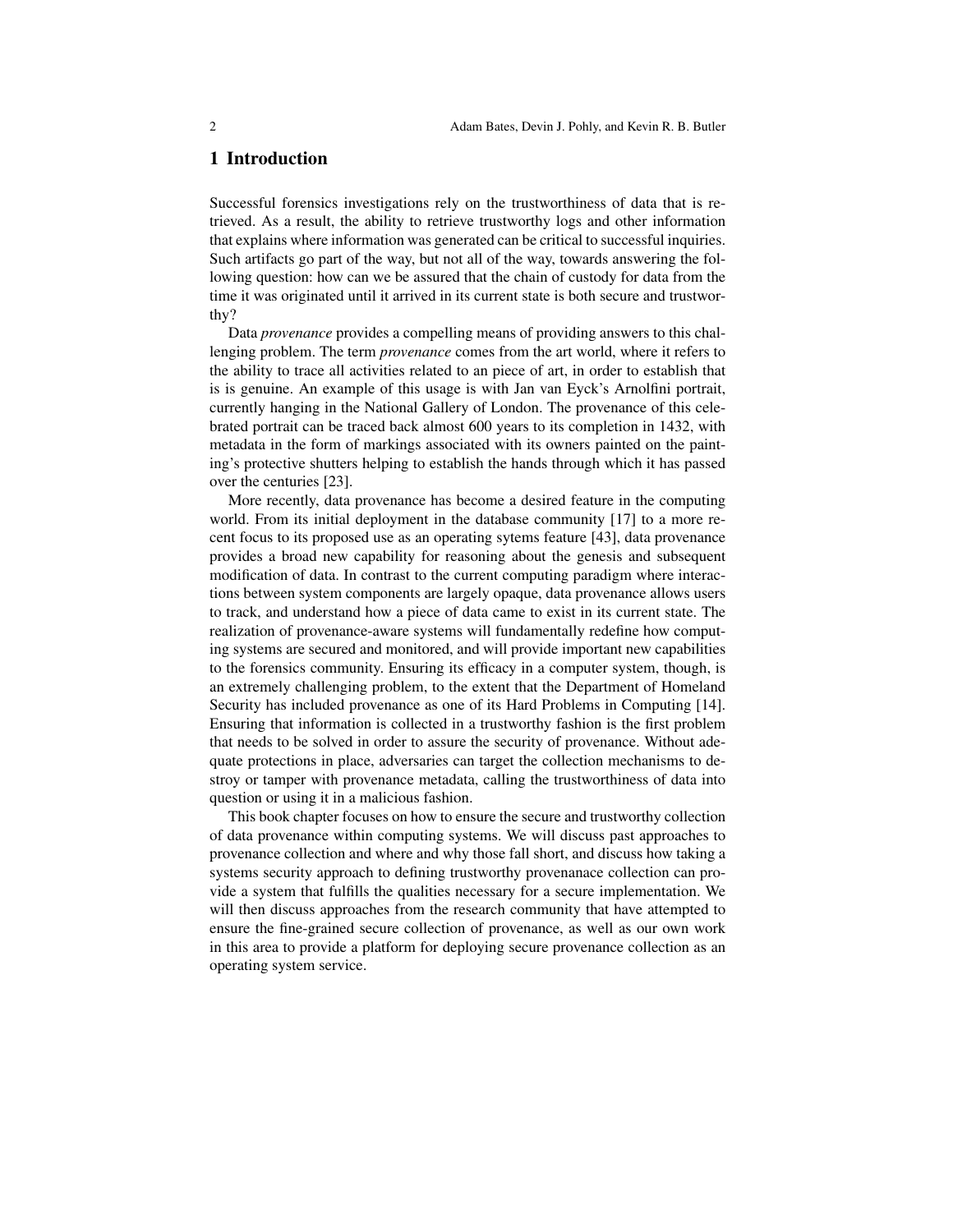### 2 Provenance-Aware Systems

Data provenance provides the ability to describe the history of a data object, including the conditions that led to its creation and the actions that delivered it to its present state. The potential applications for this kind of information are virtually limitless; provenance is of use in any scenario where a context-sensitive decision needs to be made about a piece of data. Specifically, provenance can be used to answer a variety of historical questions about the data it describes. Such questions include, but are not limited to, *"What processes and datasets were used to generate this data?"* and *"In what environment was the data produced?"* Conversely, provenance can also answer questions about the successors of a piece of data, such as *"What objects on the system were derived from this object?"*

A necessary prerequisite to the use of data provenance is its reliable capture and management, which is facilitated by provenance-aware software systems. Provenance capture mechanisms can be deployed at various layers of system operation, including applications, middleware, and operating systems. They can broadly be grouped into two categories: *disclosed* and *automatic*. In disclosed systems, provenance is recorded based on manual annotations created by the operator, while in automatic systems, software is instrumented to automatically generate and record lineage information.

### *2.1 Disclosed Provenance-Aware systems*

The earliest efforts in provenance tracking arose from the scientific processing and database management communities. While the potential use cases for data provenance have broadened in scope over time, early investigators aims were to maintain virtual data descriptions that would allow them to explain data processing results and re-constitute those results in the event of their deletion. One of the earliest efforts in this space was Chimera [17], which provided a virtual data management system that allowed for tracking the derivations of data through computational procedures. Chimera is made up of a *virtual data catalog* that represents computation procedures used to derive data and a *virtual data language interpreter* for constructing and querying the catalog. It uses transformation procedures (i.e., processes) as its integral unit; its database is made up of *transformations* that represent executable programs and *derivations* that represent invocations of transformations. All other information (e.g., input files, output files, execution environment) are a subfield in the process' entry.

The Earth Science System Workbench, used for processing satellite imagery, also offered support for provenance annotations [18], as did the Collaboratory for the Multi-scale Chemical Sciences [46] and the Kepler system [41]. Specification-based approaches, which generated data provenance based on process documentation [40] also appeared in the literature at this time. Chimera and other early systems relied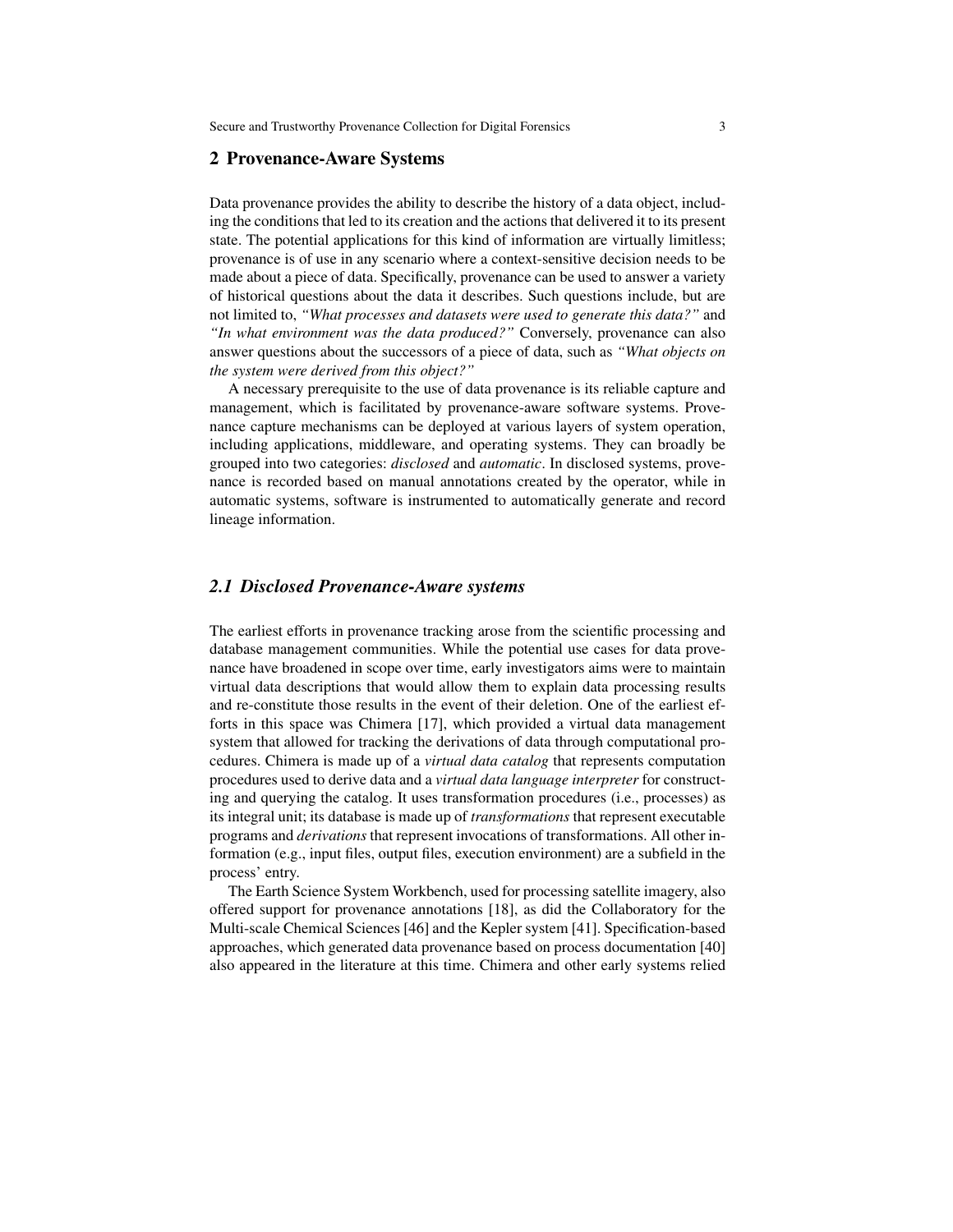on manual annotations or inferences from other metadata as sources for data provenance, and are therefore referred to as *disclosed* provenance-aware systems.

# *2.2 Automatic Provenance-Aware Systems*

Automatic provenance-aware systems can be further divided into several categories based on software layer at which provenance collection occurs. We now consider past proposals for provenance at different operational layers, and identify the opportunities and challenges of each approach. We focus in this discusssion on applications operating system mechanisms to support provenance.

### 2.2.1 Automatic Provenance in Operating Systems

Capturing data provenance at the operating system layer offers a broad perspective into system activities, providing insight into all applications running on the host. Muniswamy-Reddy et al.'s Provenance-Aware Storage System (PASS) instruments the VFS layer of the Linux kernel to automatically collect, maintain, and provide search for data provenance [43]. PASS defines provenance as a description of the execution history that produced a persistent object (file). Provenance records are attribute/value pairs that are referenced by a unique pnode number. PASS provenance is facilitate a variety of useful tasks, including script generation and document reproduction, detecting system changes, intrusion detection, retrieving compile-time flags, build debugging, and understanding system dependencies. One limitation of the PASS system is that the model for provenance collection was fixed, and did not provide a means of extending the system with additional provenance attributes or alternate storage models.

Gehani and Tariq present SPADE in response to requests for coarser-grained information and the the ability to experiment with different provenance attributes, novel storage and indexing models, and handling provenance from diverse sources [21]. SPADE is a java-based daemon that offers provenance *reporter* modules for Windows, Linux, OSX, and Android. The reporters are based on a variety of methods of inference, including polling of basic user space utilities (e.g., *ps* for process info, *lsof* for network info), audit log systems (e.g., Window's ETW, OSX's BSM), and interposition via user space filesystems like FUSE. Due to its modular design, SPADE can be easily extended to support additional provenance streams.

Both the PASS and SPADE systems facilitate provenance collection through ad hoc instrumentation or polling efforts, making it difficult to provide any assurance of the *completeness* of the provenance that they collect. In fact, there are several examples of how these systems fail to provide adequate tracking for explicit data flows through a system. As SPADE records provenance in part through periodic polling of system utilities, there exists the potential for race conditions in which short-lived processes or messages could be successfully created between polling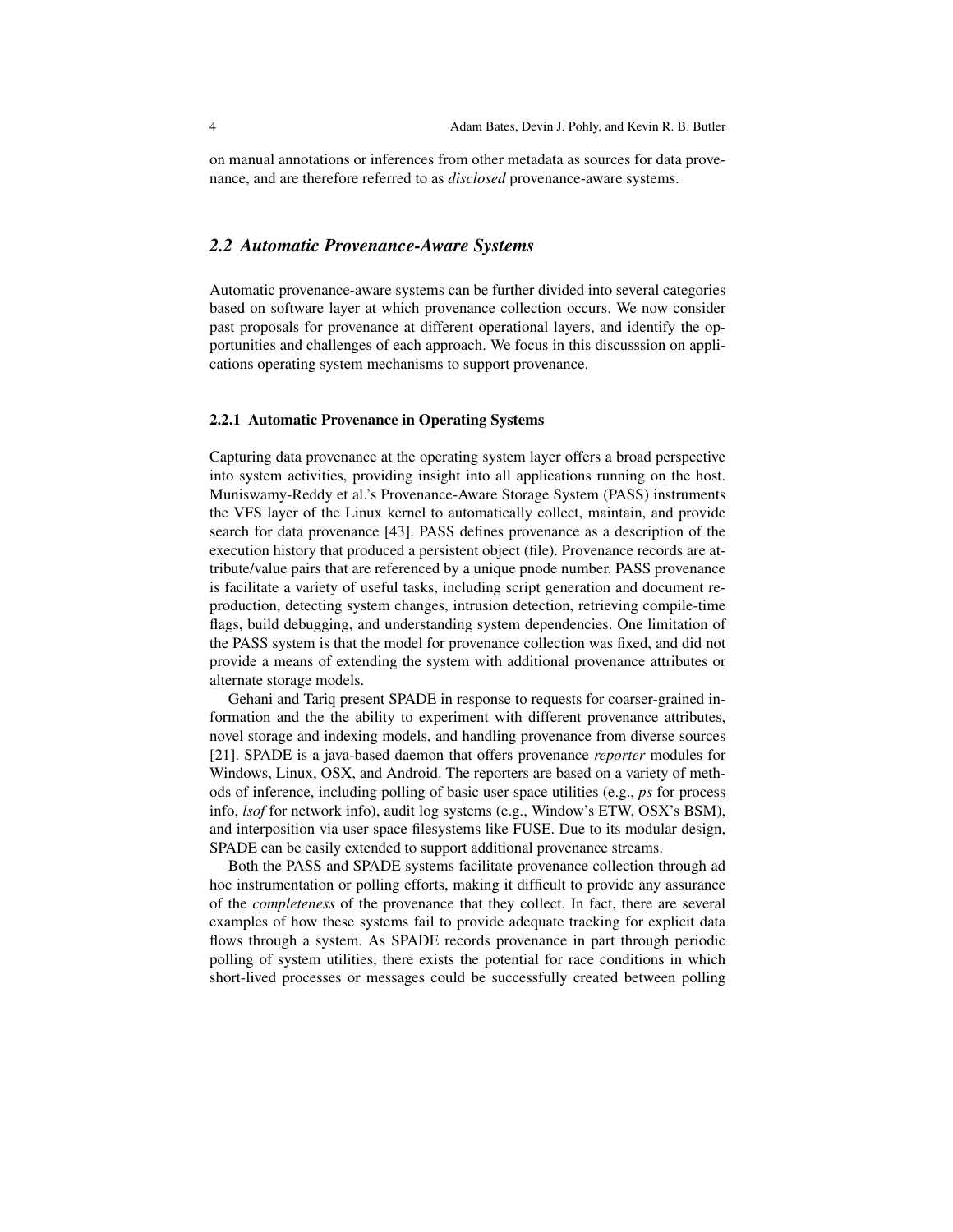intervals. By observing the VFS layer, PASS provides support for non-persistent data, such as network sockets which are represented by a system file; however, it fails to track a variety of forms of interprocess communication, such as signals or shared memory, which provides a covert channel for communicating applications.

### 2.2.2 Automatic Provenance in Middleware

The earliest disclosed provenance-aware systems were proposed for middleware, such as Chimera [17] and the Earth Science System Workbench [18]. Today, automatic provenance-aware middleware continues to be one of the most widespread and impactful forms of provenance capability. Tools such as VisTrails [54], which tracks the provenance of scientific visualizations, have established themselves as viable platforms in scientific computing comminities. By instrumenting a common computing platform within a community, such as a database management system or scientific computing engine, provenance-aware middleware provides easy access to semantically rich, domain specific provenance metadata.

Propagating lineage information as datasets are fused and transformed is one of the strongest motivations for provenance capabilities. Chiticariu et al.'s DBNotes provides a "post-It note" system for relational data in which annotations are propagated based on lineage [12]. DBNotes provides a SQL extension (pSQL) that allows one to specify how provenance annotations should propagate through a SQL query. pSQL also allows annotations to be queried inline with other relational data. DB-Notes also has a visualization feature that demonstrates the *journey* taken by a piece of data through various databases and transformation steps. In related work, Holland et al. [26, 42] present PQL, another query model for data provenance provides a semistructured data and query model for the graph-centric nature of provenance. By extending the Lowel query language to support bidirectional edge traversal and more expressive attributes, PQL compares favorably due to alternate models for provenance querying as relational languages cannot efficiently encode graphs, nor can tree-based structures like XML.

While both of these systems require users to adopt a new query language, Glavic and Alonso [22] present PERM (Provenance Extension of the Relational Model), a system that uses query rewriting to annotate result tuples with provenance information, permitting provenance to be queried, stored, and optimized using standard relational database techniques without impacting normal database operations. Given a query  $q$ , Perm creates  $q^+$  that produces the same result as  $q$  but extended with additional attributes. Through using standard relational models, PERM offers support for more sophisticated queries than other provenance-aware databases, and outperforms the Trio system by at least a factor of 30.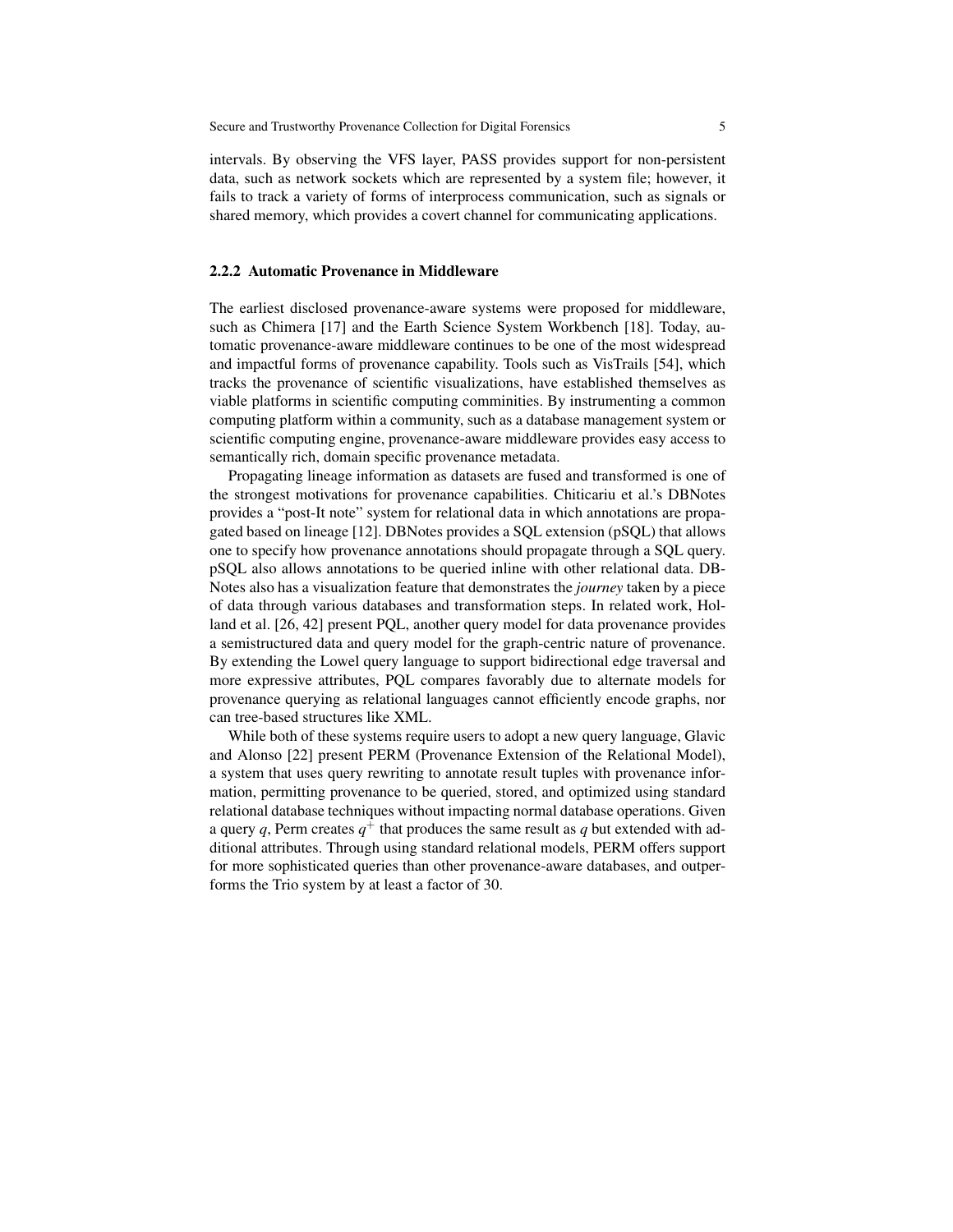#### 2.2.3 Automatic Provenance in Applications

Manual instrumentation of applications offers concise and semantically rich data provenance. Several development libraries have appeared in the literature to aid in instrumentation efforts, providing a standardized API through which to emit data provenance. Muniswamy-Reddy et al.'s *Disclosed Provenance API (DPAPI)* [42] and Macko and Seltzer's *Core Provenance Library (CPL)* [37] provide portable, multi-lingual libraries that application programmers could use to disclose provenance by defining provenance objects and describing the flows between those objects. CPL offers the advantages of avoiding version disconnect between files that are seemingly distinct to the operating system but are actually ancestors, integration between different provenance-aware applications due to a look-up function in the API, and reconciling different notions of provenance in a unified format.

DPAPI is a component of the PASSv2 project [42]. It's intended purpose is to create provenance-aware applications whose provenance can be layered on top of information collected by the PASS system, allowing system operators to reason holistically about activities at multiple system layers. Several exemplar applications for provenance layering as part of this effort: Kepler, Lynx, and a set of general-purpose Python wrappers. Similarly, the SPADE system offers support for provenance layering by exposing a named pipe and generic domain-specific language for application layer provenance disclosure [21].

Other work has sought out alternate deployment model to create provenanceaware applications at a lower cost and without developer cooperation. Hassan et al. present Sprov, a modified version of the stdio library that captures provenance for file I/O system calls at the application layer. By replacing the glibc library with the modified version, Sprov is able to record file provenance for all dynamically linked applications on the system. This system also provides integrity for provenance records through the introduction of a tamper-evident *provenance chain* primitive. By cryptographically binding time-ordered sequences of provenance records together for a given document, Sprov is able to prevent undetected rewrites of the document's history.

Recent efforts have also attempted to reconstitute application workflow provenance through analysis of system layer audit logs, requiring only minimally invasive and automated transformation of the monitored application. A significant consequence of provenance tracking at the operating system layer is *dependency explosion* – for long-lived processes, each new output from an application must conservatively be assumed to have been derived from all prior inputs, creating *false provenance*. The BEEP systems resolves this problem through analysis and transformation of binary executables [32]. Leveraging the insight that most long-lived processes are made up of an initialization phase, main work loop, and tear-down phase, BEEP procedurally identifies the main work loop in order to decompose the process into autonomous units of work. After this *execution partitioning (EP)* step, the system audit log can then be analyzed to build causal provenance graphs for the monitored applications. Ma et al. go on to adapt these techniques Windows and other proprietary software [35], where EP can be performed by perform regular ex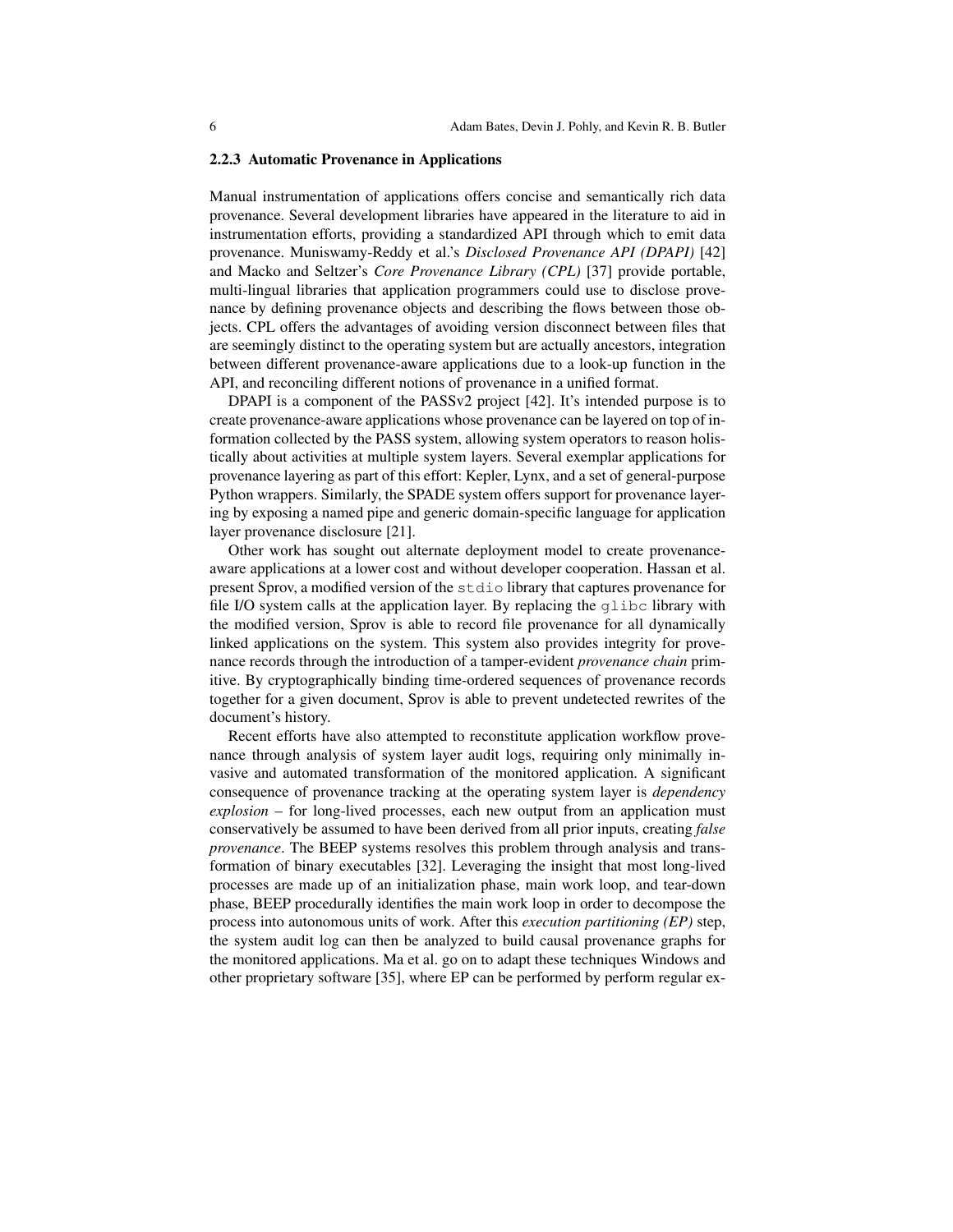pression analysis of audit logs in order to identify autonomous units of work. The LogGC system extends BEEP by introducing a garbage collection filtering mechanism to improve the forensic clarity of the causal graphs [33]; for example, if a process creates and makes use of a short-lived temporary file that no other process ever reads, this node contains no semantic value in the causal graph, and can therefore be pruned. These techniques should be able to be applied in tandem with Chapman et al's provenance factorization techniques that find common subtrees and manipulate them to reduce the provenance size [11]. Although these systems do not modify the operating system, by operating at the system call or audit logs levels, Sprov, LogGC, and BEEP provide provenance at a similar granularity to that of provenance-aware operating systems; they offer only limited insight into application layer semantics.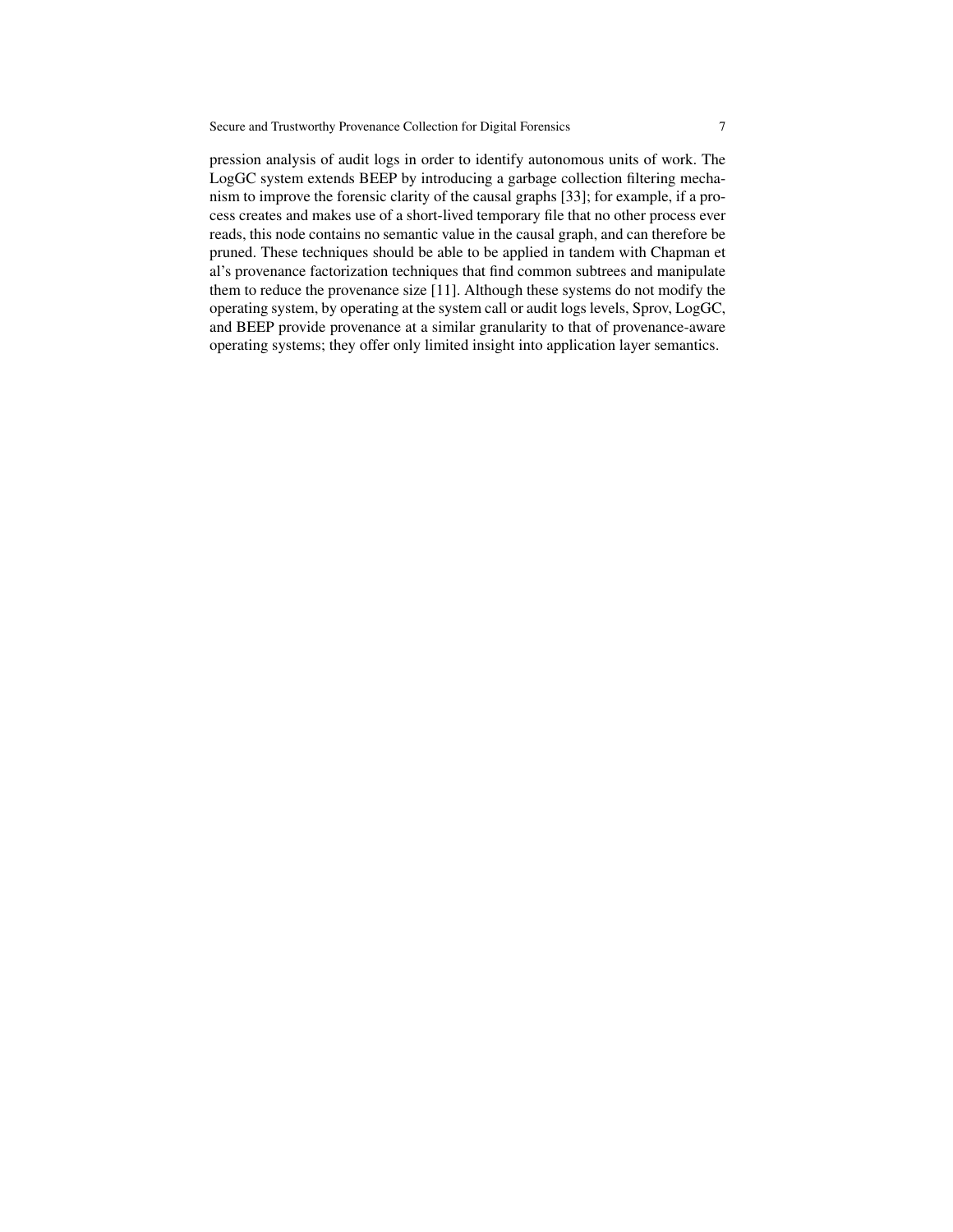# 3 Ensuring the Trustworthiness of Provenance

Data provenance has proven to be of tremendous value in addressing a variety of security challenges. Provenance is most commonly employed as a forensic tool for performing offline event attribution. Pohly et al. [48], Ma et al. [36], and Lee et al. [32, 33] all demonstrate that their provenance-aware systems can be used to diagnose system intrusions such as malware and data exfiltration. Jones et al. [28] propose a technique to use provenance to aid in determining potential sources of information leaks. When a removable storage device or network connection is opened by a provenance-aware host, a "ghost object" is created representing the device. Files which are read by the user during the session are added as inputs to the ghost object. The ghost object is annotated with information to make it later identifiable, including device ID, user ID, process ID, and remote network information. If a leak occurs, the ghost objects (i.e., "transient provenance") can be used to limit the list of potential culprits.

In other work, data provenance has been shown to be a promising means of enforcing and verifying the realtime security of computer systems. Provenance-based access control schemes (PBAC) have been presented that leverage richer contextual information than traditional MAC labels [44, 45, 47]. By inspecting the ancestry of a data object, it is possibly to dynamically infer its present security context before applying an access control rule. A provenance-based approach provides a general method for handling arbitrary data fusions, obviating the need to exhaustively enumerate transitions between security contexts. Provenance has similarly been considered in mechanisms for facilitating regulatory compliance. Aldeco-Pérez and Moreau present a methodology for incorporating provenance into applications during their design such that they satisfy the auditing requirements of the UK Data Protection Act [1]. Bates et al. consider the challenges of managing data provenance between cloud deployments [4], and present a general distributed mechanism for the enforcement of regulatory policies such as ITAR [60] and HIPAA [10].

# *3.1 Security Challenges to Provenance Collection*

Unfortunately, while the above work has shown that provenance is an invaluable capability when securing systems, less attention has been given to *securing* provenance-aware systems. Provenance itself is a ripe attack vector; adversaries may seek to tamper with provenance to hide evidence of their misdeeds, or to subvert another system component that uses provenance as an input. In light of this realization, it becomes clear that the integrity, authenticity, and completeness of provenance must be guaranteed before it can be put to use.

When provenance collection occurs in user-space, either through software or middleware, an implicit decision is made to fully trust user space applications. However, in a malicious environment, there is likely to be exploitable software bugs in provenance-aware applications that handle untrusted inputs. An attacker in control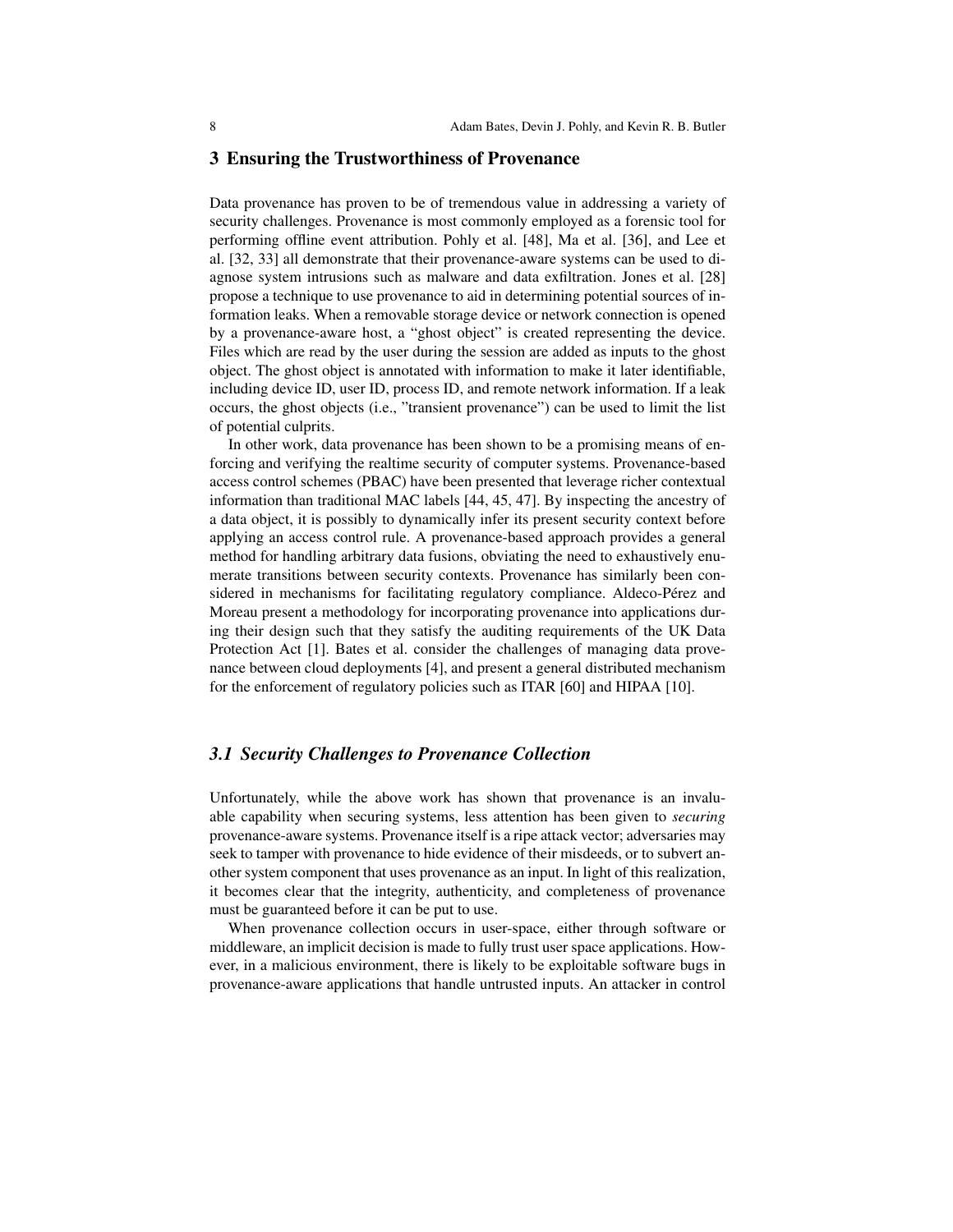of a compromised application could instruct it to disclose false provenance about its activities, or simply disable the mechanism responsible for provenance collection altogether. Examples of such vulnerabilities abound in the systems surveyed above. An attacker with root privilege could terminate the SPADE collection daemon [21] or modify environment variables to prevent Sprov from being linked [24]. In spite of the fact that BEEP and LogGC are intended to aid in Advanced Persistent Threat (APT) detection, a compromised application could violate BEEP's EP assumptions in order to cast doubt onto other system users [32, 33]. Due to the confinement problem that persists in commodity operating systems [31], extraordinary lengths would need to be taken to harden these systems from attack. As a result, the provenance collected by these mechanisms is only suitable for benign operating environments.

Capturing data provenance within the operating system is a more promising direction for secure data provenance under a realistic threat model. While PASS was designed for benign environments [8], its approach of instrumenting the kernel for provenance collection creates an opportunity to insulate the provenance capture agent from the dangers of user space. Hardening the kernel against attack, while a difficult problem, can be achieved through use of Mandatory Access Control (MAC) mechanisms and other trusted computing techniques. Unfortunately, as PASS instruments the VFS layer [43], it is unable to monitor a variety of explicit data flows within the system, such as shared memory and other forms of interprocess communication. Moreover, PASSv2, which supports layered provenance, does not have a defense against the untrustworthy provenance-aware applications discussed above. The efficient ProTracer system suffers from many of the same problems. While it records provenance outside of the file system, its instrumentation of the kernel is ad hoc and unverified, making it possible that explicit data flows are left unmonitored [36]. ProTracer also places trust in user space applications during a training phase that provides EP; like BEEP, this assumption could be violated by an active attacker, injecting uncertainty into the provenance record.

In response to these issues, and to facilitate data provenance's use in other security-critical tasks, concurrent work in 2010 began to advocate for the union of data provenance and trusted computing. Lyle and Martin [34] argue that trusted computing is useful and immediately applicable to the provenance domain. They sketch a service-oriented architecture that uses Trusted Platform Module (TPM) attestations to track the provenance of jobs in a smart grid. When a node receives a job, it hashes the job into one of the TPM's Platform Configuration Registers (PCRs) and extends the PCR with the hased result upon finishing the job. It then sends a full attestation up to and including the job result to a provenance store. This allows the grid to later produce a non-repudiable assertion of the software and hardware stack that produced the result. However, Lyle and Martin's proposal did not describe a complete provenance-aware operating system, as provenance proofs did not describe configuration files, environment variables, generated code, and load information, nor can this system explain *who* accessed a piece of data.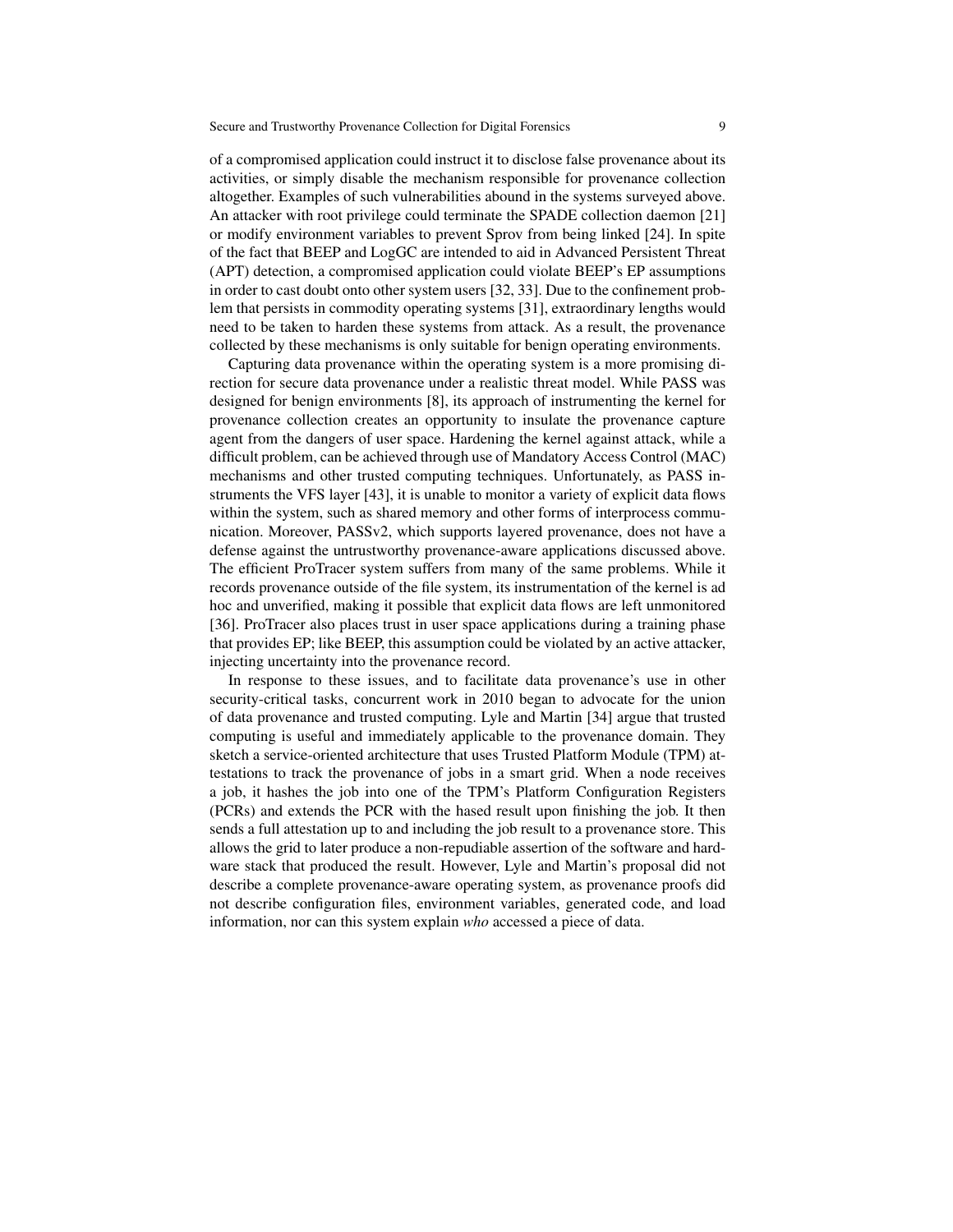# *3.2 The Provenance Monitor Concept*

To address the challenges discussed above, McDaniel et al. [38] developed the concept of a *provenance monitor*, where provenance authorities accept host-level provenance data from validated monitors to assemble a trustworthy provenance record. Subsequent users of the data obtain a provenance record that identifies not only the inputs, systems, and applications leading to a data item, but also evidence of the identity and validity of the recording instruments that observed its evolution. At the host level, the provenance monitor acts as the recording instrument that observes the operation of a system and securely records each data manipulation. The concept for a provenance monitor is based on the *reference monitor* proposed by Anderson (cite), which has become a cornerstone for evaluating systems security. The two concepts share the following three fundametal properties:

The host level provenance monitor should enforce the classic reference monitor guarantees of complete mediation of relevant operations, tamper-proofness of the monitor itself, and basic verification of correct operation. For the purpose of the provenance monitor, we define these as follows.

- Complete Mediation. A provenance monitor should *mediate* all provenancerelevant operations, whatever these may be for a given application. In other words, there should be no way by which the provenance monitor can be bypassed if an event is provenance-sensitive.
- **Tamperproof.** The provenance monitor must be isolated from the subjects operating on provenance-enhanced data, e.g. the OS kernel or storage device, and there should be no means by which the monitor can be modified or disabled by the activities of users on a system.
- bf Verifiable. Finally, the provenance monitor should be designed to allow for simple verification of its behavior, and optimally should be subject to formal verification to assure its trustworthy operation.

The provenance monitor provides powerful guarantees for the secure and trustworthy collection of provenance. However, while the idea is seeminly simple in concept, its execution requires considerable design and implementation considerations. As we have seen above, a large amount of provenance related proposals, while pushing forth novel functionality and advancing the state of research, do not pass the provenance monitor criteria. Complete mediation and tamperproofness cannot be guaranteed if the mechanisms used to collect provenance are subject to compromise, and collecting sufficiently fine-grained provenance to ensure complete mediation is a challenge unaddressed by other systems discussed. The next two sections discuss recent attempts to satisfy the provenance monitor concept and detail the challenges and design decisions made to assure a practical and functional collection system.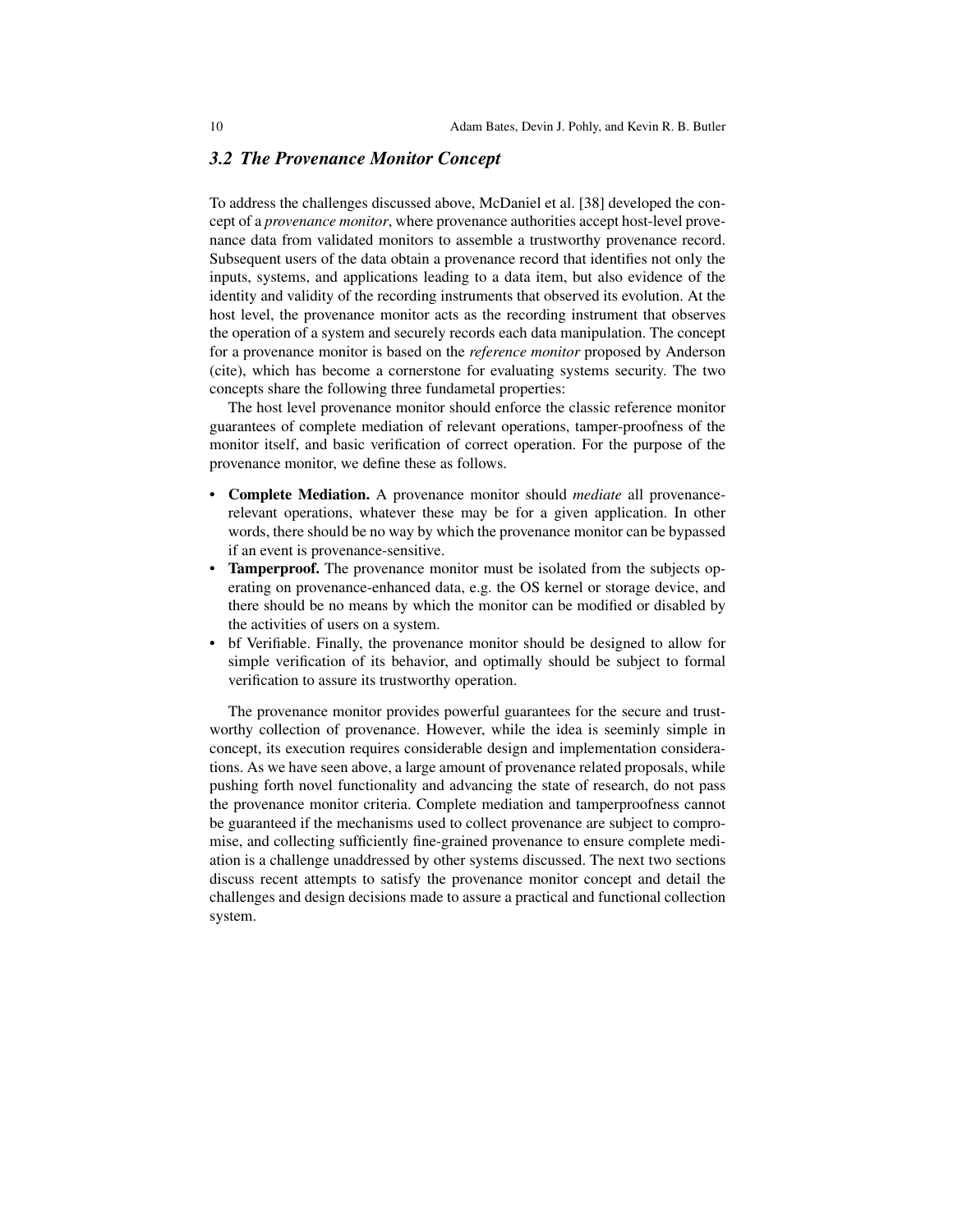# 4 High-Fidelity Whole Systems Provenance

As we described in the previous section, for a data provenance system to provide the holistic view of system operation required for such forensic applications, it must be complete and faithful to actual events. This property, which we call "fidelity," is necessary for drawing valid conclusions about system security. A missing entry in the provenance record could sever an important information flow, while a spurious entry could falsely implicate an innocuous process. The provenance monitor concept proides a strong conceptual framework for achieving trusttworthy proenance collection. In particular, this mechanism must provide complete mediation for events which should appear in the record.

Forensic investigation requires a definition of provenance which is broader than just file metadata. What is needed is a record of *whole-system provenance* which retains actions of processes, IPC mechanisms, and even the kernel. These "transient" system objects can be meaningful even without being an ancestor of any "persistent" object. The command-and-control daemon on Alice's server, for example, was significant because it was a *descendant* of the compromised process. If the provenance system had deemed it unworthy of inclusion in the record, she could not have traced the outgoing connections to the compromise.

To address these issues, Pohly et al. developed the Hi-Fi provenance system, designed to collect high-fidelity whole-system provenance. Hi-Fi was the first provenance system to collect a *complete* provenance record from early kernel initialization through system shutdown. Unlike existing provenance systems, it accounts for all kernel actions as well as application actions. Hi-Fi also collects *socket provenance*, creating a system-level provenance record that spans multiple hosts.

# *4.1 Design of Hi-Fi*

Hi-Fi consists of three components: the provenance collector, the provenance log, and the provenance handler. An important difference between Hi-Fi and previous work is that rather than collecting events at the file system level, Hi-Fi ensures complete mediation by collecting events as a Linux Security Module (LSM) (cite). Because the collector is an LSM, it resides below the application layer in the operating system's kernel space, and is notified whenever a kernel object access is about to take place. When invoked, the collector constructs an entry describing the action and writes it to the provenance log. The log is a buffer which presents these entries to userspace as a file. The provenance handler can then access this file using the standard file API, process it, and store the provenance record. The handler used in our experiments simply copies the log data to a file on disk, but it is possible to implement a custom handler for any purpose, such as post-processing, graphical analysis, or storage on a remote host.

Such a construction allows for a far more robust adversarial model. Hi-Fi maintains the fidelity of provenance collection regardless of any compromise of the OS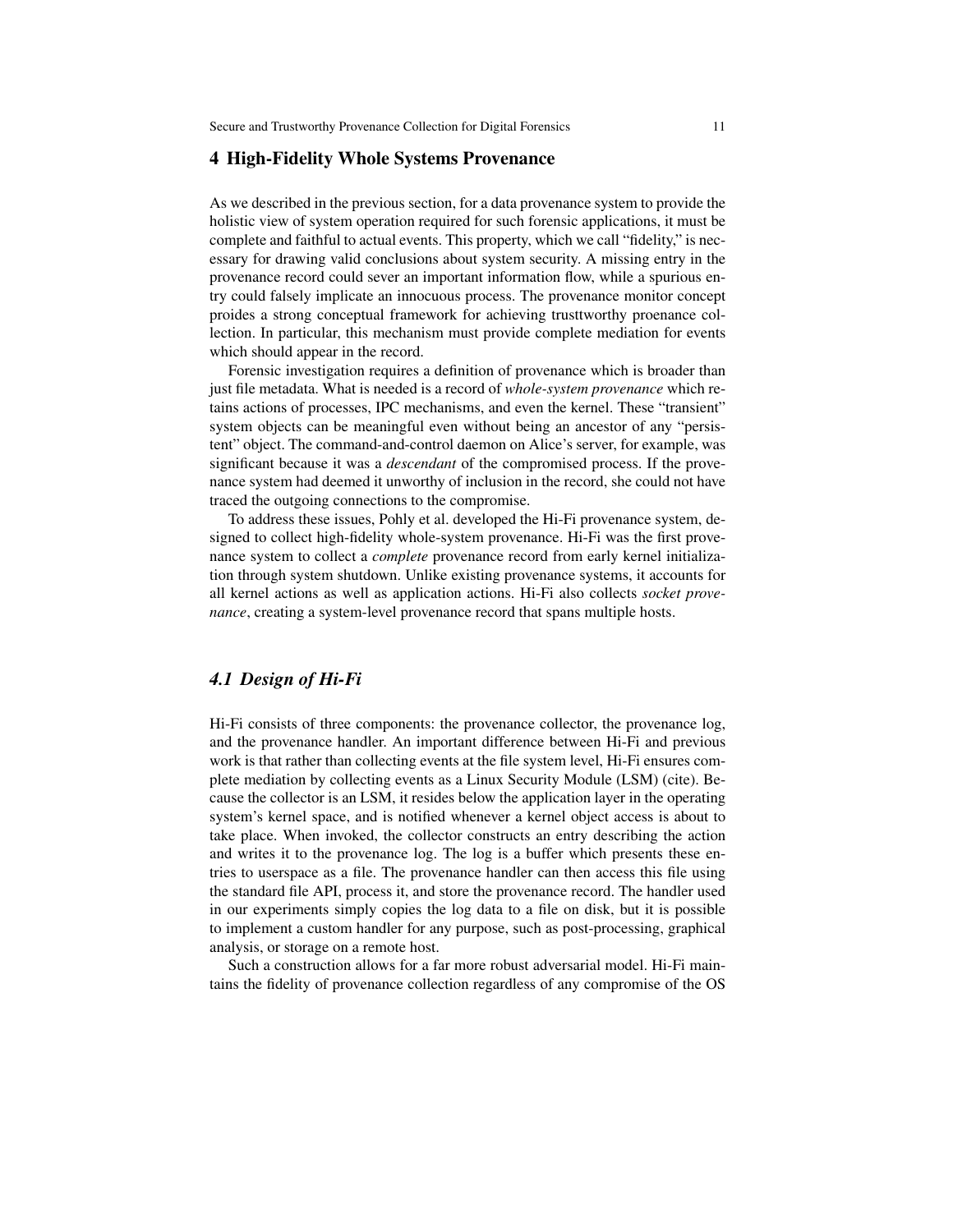user space by an adversary. This is a strictly stronger guarantee than those provided by any previous system-level provenance collection system. Compromises are possible against the kernel, but other techniques for protecting kernel integrity, including disk-level versioning [57] or a strong write-once read-many (WORM) storage system [55], can mitigate the effects of such compromises. Because provenance never changes after being written, a storage system with strong WORM guarantees is particularly well-suited to this task. For socket provenance, Hi-Fi guarantees that incoming data will be recorded accurately; to prevent on-the-wire tampering by an adversary, standard end-to-end protection such as IPsec should be used.

The responsibility of the provenance handler is to interpret, process, and store the provenance data after it is collected, and it should be flexible enough to support different needs. Hi-Fi decouples provenance handling from th collection process, allowing the handler to be implemented according to the system's needs.

For the purposes of recording provenance, each object which can appear in the log must be assigned an identifier which is unique for the lifetime of that object. Some objects, such as inodes, are already assigned a suitable identifier by the kernel. Others, such as sockets, require special treatment. For the rest, Hi-Fi generates a *provid*, a small integer which is reserved for the object until it is destroyed. These provids are managed in the same way as process identifiers to ensure that two objects cannot simultaneously have the same provid.

# *4.2 Handling of System-Level Objects*

Collecting system-level provenance requires a clear model of system-level objects. For each object, Hi-Fi must first describe how data flows into, out of, and through it. Next, the LSM hooks for mediating data-manipulating objects must be identified (as listed in Table 1), or new hooks are placed if existing ones are insufficient.

Each entry in the provenance log describes a single action on a kernel object. This includes the type of action, the subject, the object, and any appropriate context.

The data-flow model includes transferring data between multiple systems or multiple boots of a system. Hi-fi must therefore identify each boot separately. To ensure that these identifiers do not collide, a random UUID is created at boot time, which is written to the provenance log so that subsequent events can be associated with the system on which they occur.

Within a Linux system, the only actors are processes (including threads), and the kernel. These actors store and manipulate data in their respective address spaces, and we treat them as black boxes for the purpose of provenance collection. Most data flows between processes use one of the objects described in subsequent sections. However, several actions are specific to processes: forking, program execution, and changing subjective credentials.

Since LSM is designed to include kernel actions, it does not represent actors using a PID or task\_struct structure. Instead, LSM hooks receive a cred structure, which holds the user and group credentials associated with a process or kernel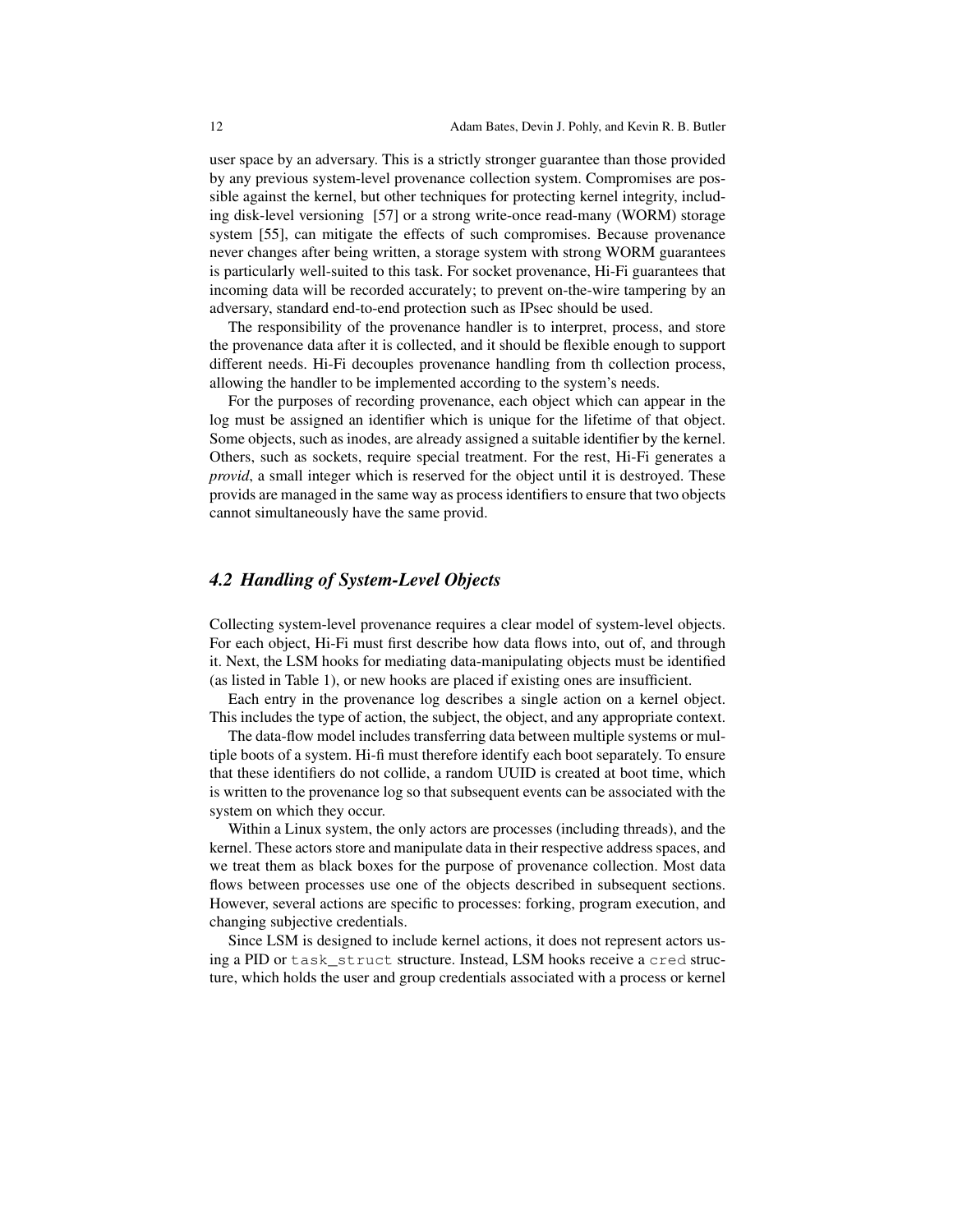Secure and Trustworthy Provenance Collection for Digital Forensics 13

| Kernel object           | LSM hook                       |
|-------------------------|--------------------------------|
| Inode                   | inode_init_security            |
|                         | inode_free_security            |
|                         | inode link                     |
|                         | inode_unlink                   |
|                         | inode_rename                   |
|                         | inode setattr                  |
|                         | inode readlink                 |
|                         | inode_permission               |
| Open file               | file_mmap                      |
|                         | file_permission                |
| Program                 | bprm_check_security            |
|                         | bprm_committing_creds          |
| Credential              | cred_prepare                   |
|                         | cred free                      |
|                         | cred transfer                  |
|                         | task_fix_setuid                |
| Socket                  | socket_sendmsq                 |
|                         | socket_post_recvmsq            |
|                         | socket_sock_rcv_skb            |
|                         | socket_dgram_append            |
|                         | socket_dgram_post_recv         |
|                         | unix_may_send                  |
|                         | Message queue msg_queue_msgsnd |
|                         | msq_queue_msqrcv               |
| Shared memory shm_shmat |                                |

Table 1 LSM hooks used to collect provenance in Hi-Fi.

action. Whenever a process is forked or new credentials are applied, a new credential structure is created, allowing us to use these structures to represent individual system actors. As there is no identifier associated with these cred structures, we generate a provid to identify them.

Regular files are the simplest and most common means of storing data and sharing it between processes. Data enters a file when a process writes to it, and a copy of this data leaves the file when a process reads from it. Both reads and writes are mediated by a single LSM hook, which identifies the the actor, the open file descriptor, and whether the action is a read or a write. Logging file operations is then straightforward.

Choosing identifiers for files, however, requires considering that files differ from other system objects in that they are persistent, not only across reboots of a single system, but also across systems (like a file on a portable USB drive). Because of this, it must be possible to uniquely identify a file independent of any running system. In this case, already-existing identifiers can be used rather than generating new ones. Each file has an inode number which is unique within its filesystem, which can be combined with a UUID that identifies the filesystem itself to obtain a suitable identifier that will not change for the lifetime of the file. UUIDs are generated for most filesystems at creation.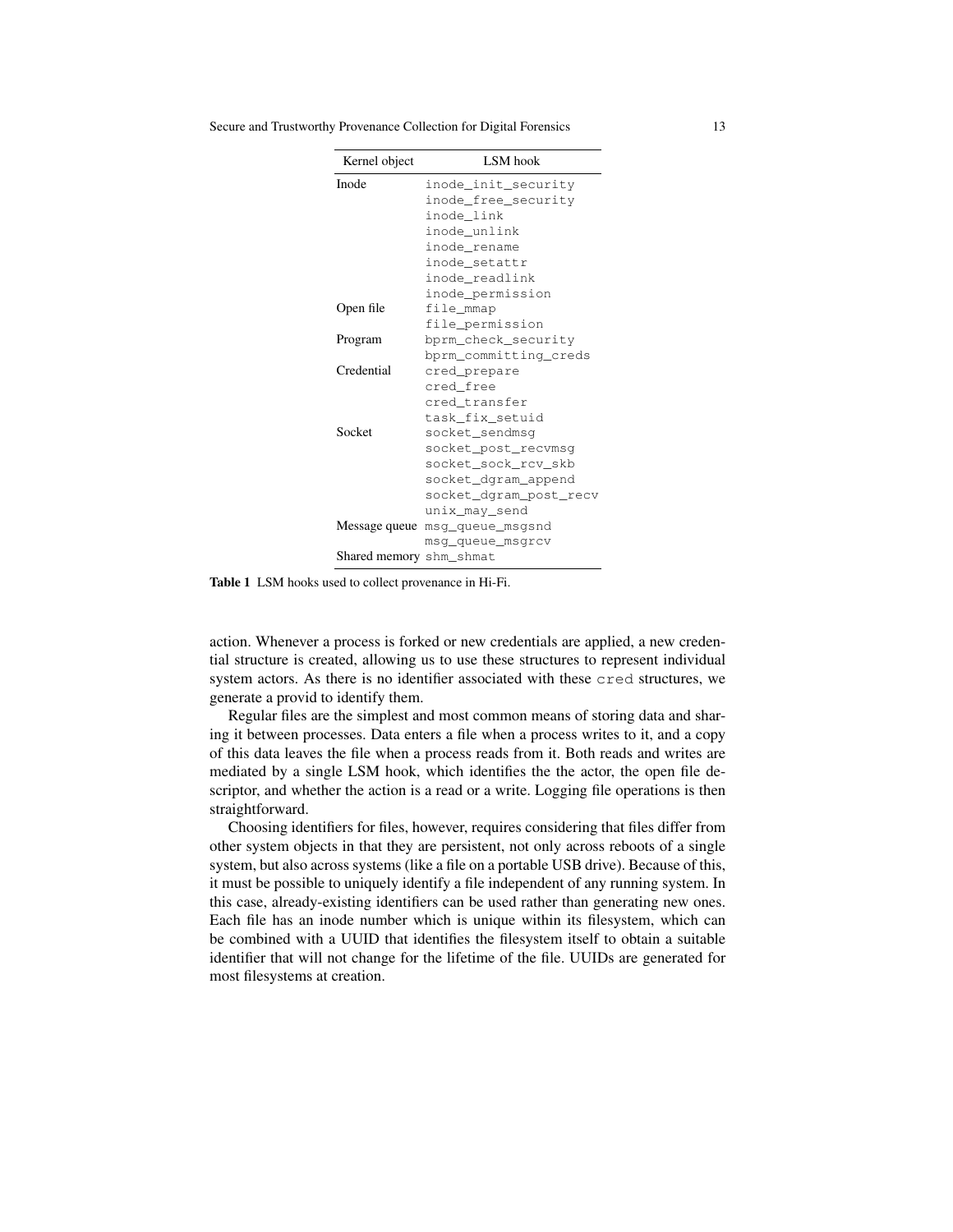Files can also be mapped into one or more processes' address spaces, where they are used directly through memory accesses. This differs significantly from normal reading and writing in that the kernel does not mediate accesses once the mapping is established. Hi-Fi only records the mapping when it occurs, along with the requested access mode (read, write, or both). This does not affect the notion of complete mediation if it is assumed that flows via memory-mapped files take place whenever possible.

Shared memory segments are managed and interpreted in the same way. POSIX shared memory is implemented using memory mapping, so it behaves as described above. XSI shared memory, though managed using different system calls and mediated by a different LSM hook, also behaves the same way, so our model treats them identically. In fact, since shared memory segments are implemented as files in a temporary filesystem, their identifiers can be chosen in the same way as file identifiers.

The remaining objects have stream or message semantics, and they are accessed sequentially. In these objects, data is stored in a queue by the writer and retrieved by the reader. The simplest such object is the pipe, or FIFO. Pipes have stream semantics and, like files, they are accessed using the read and write system calls. Since a pipe can have multiple writers or readers, it cannot be directly represented as a flow from one process to another. Instead, flow is split into two parts, modeling the data queue as an independent file-like object. In this way, a pipe behaves like a sequentially-accessed regular file. In fact, since named pipes are inodes within a regular filesystem, and unnamed pipes are inodes in the kernel's "pipefs" pseudofilesystem, pipe identifiers can be chosed similarly to files.

Message queues are similar to pipes, with two major semantic differences: the data is organized into discrete messages instead of a single stream, and these messages can be delivered in a different order than that in which they are sent. However, because LSM handles messages individually, a unique identifier can be created for each, allowing reliable idenfitication of which process receives the message regardless of the order in which the messages are dequeued. Since individual messages have no natural identifier, a provid is generated for each.

Sockets are the most complex form of inter-process communication handled by Hi-Fi but can be modeled very simply. As with pipes, a socket's receive queue can be represented an intermediary file between the sender and receiver. Sending data merely requires writing to this queue, and receiving data is reading from it. The details of network transfer are hidden by the socket abstraction. Stream sockets provide the simplest semantics with respect to data flow: they behave identically to pipes. Since stream sockets are necessarily connection-mode, all of the data sent over a stream socket will arrive in the same receive queue. Message-oriented sockets, on the other hand, do not necessarily have the same guarantees. They may be connection-mode or connectionless, reliable or unreliable, ordered or unordered. Each packet therefore needs a separate identifier, since it is unclear at which endpoint the message will arrive.

Socket identifiers must be chosen carefully. An identifier must never be re-used since since a datagram can have an arbitrarily long lifetime. The identifier should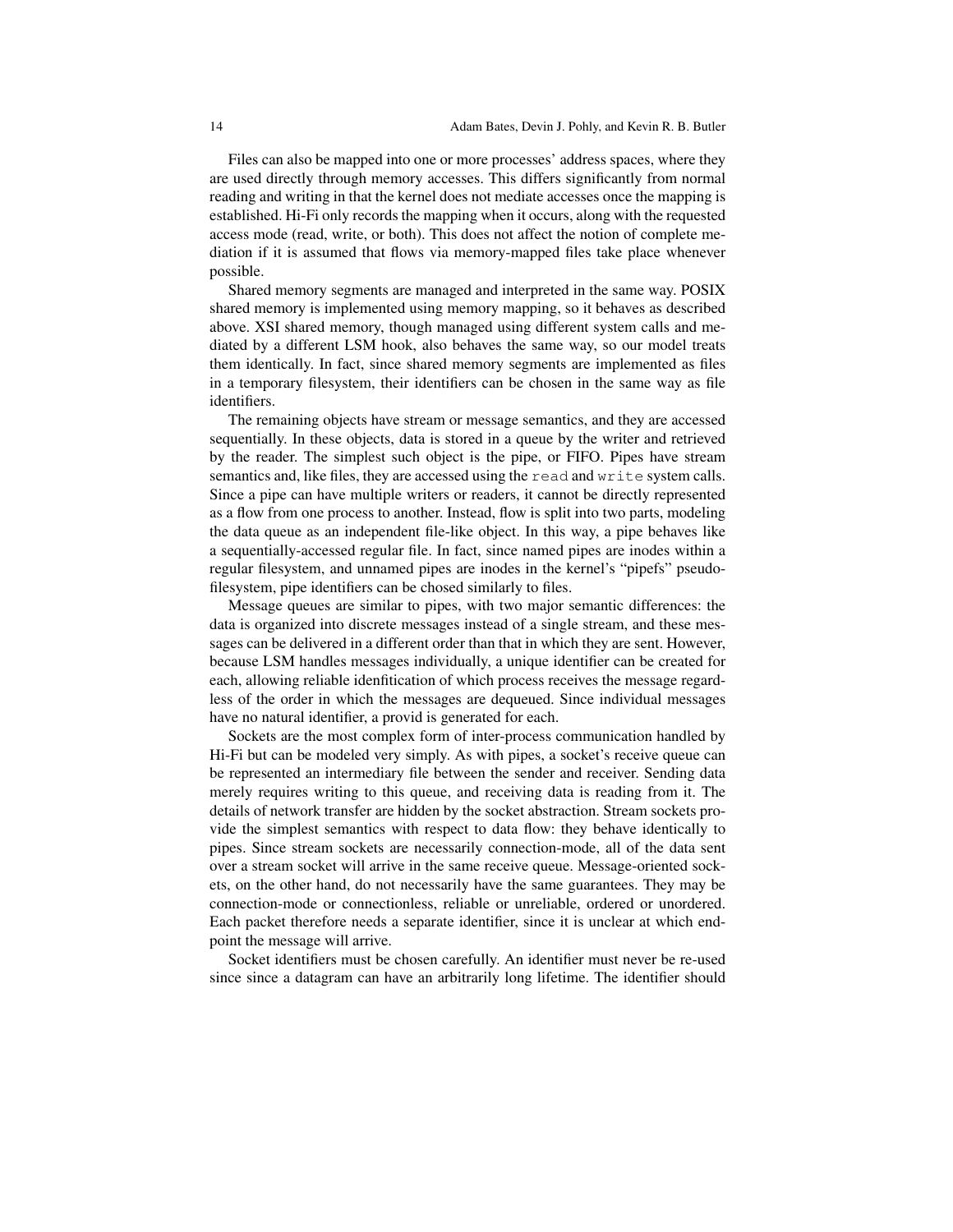also be associated with the originating host. Associating messages with a perboot UUID addresses these requirements. By combining this UUID with an atomic counter, a sufficiently large number of identifiers can be generated.

# *4.3 Hi-Fi Implementation*

Provenance Logging. As noted in Section 2, provenance collection has been noted to generate a large volume of data. Because of this, an efficient and reliable mechanism for making large quantities of kernel data available to user space is necessary. Other systems have accomplished this by using an expanded printk buffer [52], writing directly to on-disk log files [42], or using FUSE [56]. Each of these approaches has drawbacks, so Hi-Fi instead uses a Linux kernel object known as a *relay,* which is designed specifically to address this problem [63].

A relay is a kernel ring buffer made up of a set of preallocated sub-buffers. Once the relay has been initialized, the collector writes provenance data to it using the relay write function. This data will appear in userspace as a regular file, which can be read by the provenance handler. Since the relay is backed by a buffer, it retains provenance data even when the handler is not running, as is the case during boot, or if the handler crashes and must be restarted. Since the number and size of the sub-buffers in the relay are specified when it is created, the relay has a fixed size. Although the collector can act accordingly if it is about to overwrite provenance which has not yet been processed by the handler, a better solution is allowing the relay's size parameters to be specified at boot time.

Early Boot Provenance. The Linux kernel's boot-time initialization process consists of setting up a number of subsystems in sequence. One of these subsystems is the VFS subsystem, which is responsible for managing filesystem operations and the kernel's in-memory filesystem caches. These caches are allocated as a part of VFS initialization. They are then used to cache filesystem information from disk, as well as to implement memory-backed "pseudo-filesystems" such as those used for pipes, anonymous memory mappings, temporary files, and relays.

The security subsystem, which loads and registers an LSM, is another part of this start-up sequence. This subsystem is initialized as early as possible, so that boot events are also subject to LSM mediation. In fact, the LSM is initialized *before* the VFS, which has a peculiar consequence for the relay we use to implement the provenance log. Since filesystem caches have not yet been allocated, the relay cannot be created when the LSM is initialized, which violated Hi-Fi's goal of fidelity. In response, Hi-Fi separates relay creation from the rest of the module's initialization and registers it as a callback in the kernel's generic initcall system. This allows it to be delayed until after the core subsystems such as VFS have been initialized. In the meantime, provenance data is stored in a small temporary buffer. Inspection of this early boot provenance reveals that a one-kilobyte buffer is sufficiently large to hold the provenance generated by the kernel during this period. Once the relay is created, temporary boot-provenance buffer is flushed of its contents and freed.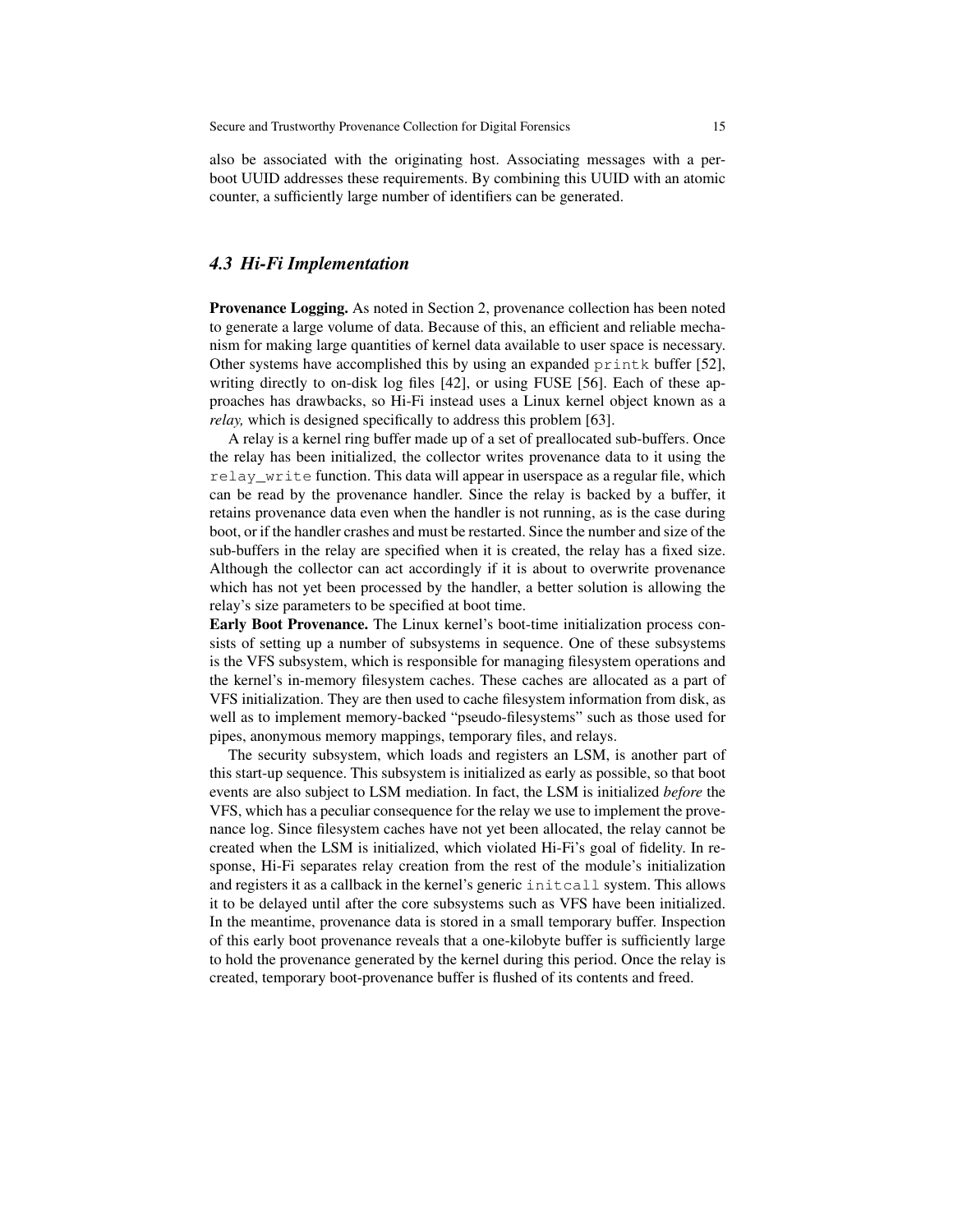OS Integration. One important aspect of Hi-Fi's design is that the provenance handler must be kept running to consume provenance data as it is written to the log. Since the relay is backed by a buffer, it can retain a certain amount of data if the handler is inactive or happens to crash. It is important, though, that the handler is restarted in this case. Fortunately, this is a feature provided by the operating system's init process. By editing the configuration in  $/etc$  inittab, we can specify that the handler should be started automatically at boot, as well as respawned if it should ever crash.

Provenance must also be collected and retained for as much of the operating system's shutdown process as possible. At shutdown time, the init process takes control of the system and executes a series of actions from a shutdown script. This script asks processes to terminate, forcefully terminates those which do not exit gracefully, unmounts filesystems, and eventually powers the system off. Since the provenance handler is a regular user space process, it is subject to this shutdown procedure as well. However, there is no particular order in which processes are terminated during the shutdown sequence, so it is possible that another process may outlive the handler and perform actions which generate provenance data.

In response, Hi-Fi handles the shutdown process similarly to a system crash. The provenance handler must be restarted, and this is accomplished by modifying the shutdown script to re-execute the handler after all other processes have been terminated before filesystems are unmounted. This special case requires a "one-shot" mode in the handler which, instead of forking to the background, exits after handling the data currently in the log. This allows it to handle any remaining shutdown provenance, then returns control to init to complete the shutdown process.

Bootstrapping Filesystem Provenance. Intuitively, a complete provenance record contains enough information to recreate the structure of an entire filesystem. This requires three things: a list of inodes, filesystem metadata for each inode, and a list of hard links (filenames) for each inode. Hi-Fi includes a hook corresponding to each of these items, to ensure all information appears in the provenance record starting from an empty filesystem. However, this is difficult to do in practice, as items may have been used elsewhere or provenance may be collected on an existing, populated filesystem. Furthermore, it is actually impossible to start with an empty filesystem. Without a root inode, which is created by the corresponding  $mkfs$ program, a filesystem cannot even be mounted. Unfortunately, mkfs does this by writing directly to a block device file, which does not generate the expected provenance data.

Therefore, provenance must be bootstrapped on a populated filesystem. To have a complete record for each file, a creation event for any pre-existing inodes must be generated. Hi-Fi implements a utility called pbang (for "provenance Big Bang") which does this by traversing the filesystem tree. For each new inode it encounters, it outputs an allocation entry for the inode, a metadata entry containing its attributes, and a link entry containing its filename and directory. For previously encountered inodes, it only outputs a new link entry. All of these entries are written to a file to complete the provenance record. A new filesystem is normally created using  $mkfs$ , then made provenance-aware by executing pbang immediately afterward.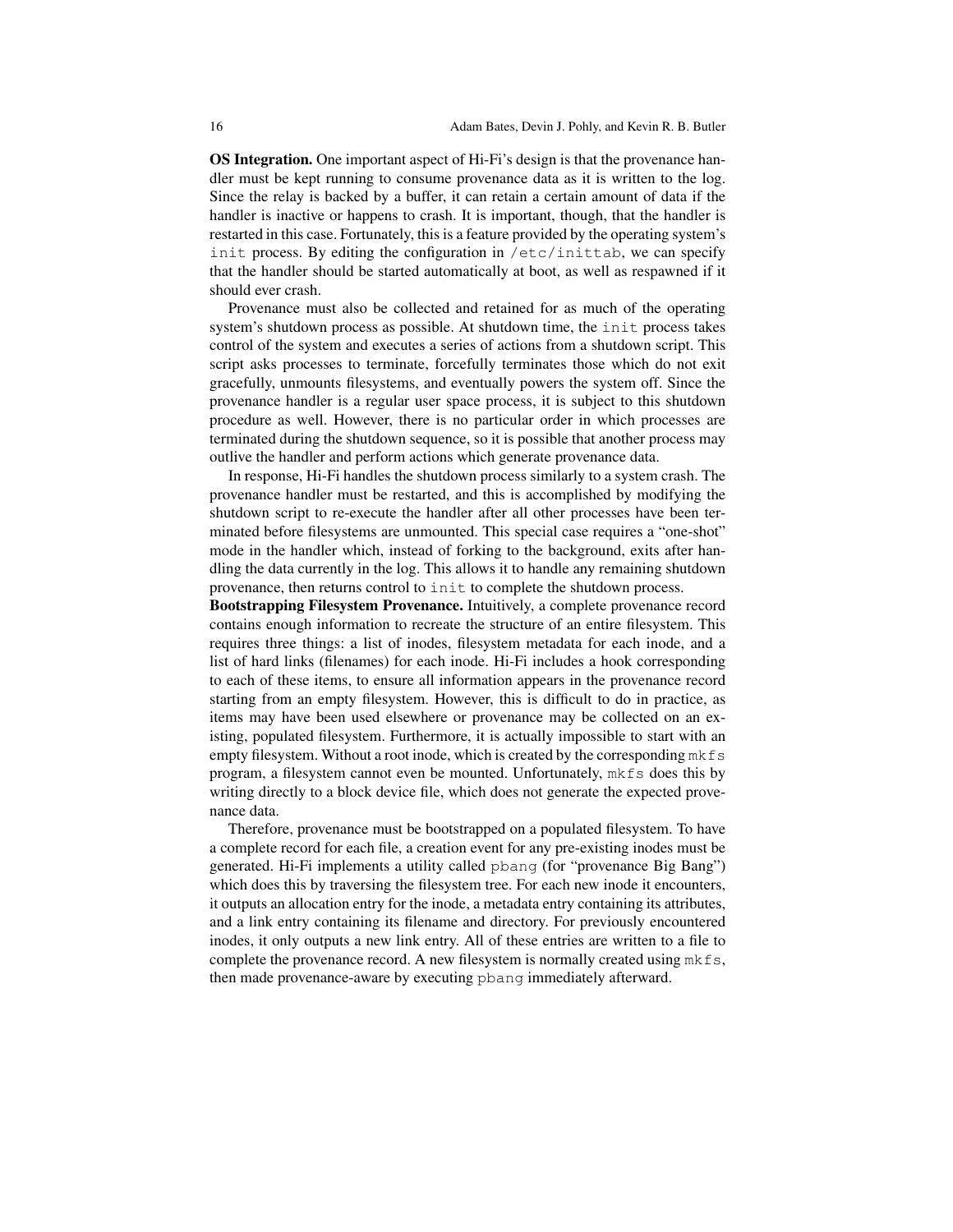Opaque Provenance. Early versions of Hi-Fi generated continuous streams of provenance even when no data was to be collected. Inspection of the provenance record showed that this data described the actions of the provenance handler itself. The handler would call the read function to retrieve data from the provenance log, which then triggered the file\_permission LSM hook. The collector would record this action in the log, where the handler would again read it, triggering file permission, and so on, creating a large amount of "feedback" in the provenance record. While technically correct behavior, this floods the provenance record with data which does not provide any additional insight into the system's operation. One option for solving this problem is to make the handler completely exempt from provenance collection. However, this could interfere with filesystem reconstruction. Instead, the handler is *provenance-opaque*, treated as a black box which only generates provenance data if it makes any significant changes to the filesystem.

To achieve this Hi-Fi informs the LSM which process is the provenance handler, by leveraging the LSM framework's integration with extended filesystem attributes. The provenance handler program is identified by setting an attribute called security.hifi. The "security" attribute namespace, which is reserved for attributes used by security modules, is protected from tampering by malicious users. When the program is executed, the bprm\_check\_security hook examines this property for the value "opaque" and sets a flag in the process's credentials indicating that it should be treated accordingly. In order to allow the handler to create new processes without reintroducing the original problem—for instance, if the handler is a shell script—this flag is propagated to any new credentials that the process creates. Socket Provenance. Network socket behavior is designed to be both transparent and incrementally deployable. To allow interoperability with existing non-provenanced hosts, packet identifiers are placed in the IP Options header field. Two Netfilter hooks process packets at the network layer. The outgoing hook labels each packet with the correct identifier just before it encounters a routing decision, and the incoming hook reads this label just after the receiver decides the packet should be handled locally. Note that even packets sent to the loopback address will encounter both of these hooks.

In designing the log entries for socket provenance, Hi-Fi aims to make the reconstruction of information flows from multiple system logs as simple as possible. When the sender and receiver are on the same host, these entries should behave the same as reads and writes. When they are on different hosts, the only added requirement should be a partial ordering placing each send before all of its corresponding receives. Lamport clocks [30] would satisfy this requirement. However, the socket recvmsg hook, which was designed for access control, executes before a process attempts to receive a message. This may occur before the corresponding socket sendmsg hook is executed. To solve this, a socket post recvmsg hook is placed after the message arrives and before it is returned to the receiver; this hook generates the entry for receiving a message.

Support for TCP and UDP sockets is necessary to demonstrate provenance for both connection-mode and connectionless sockets, as well as both stream and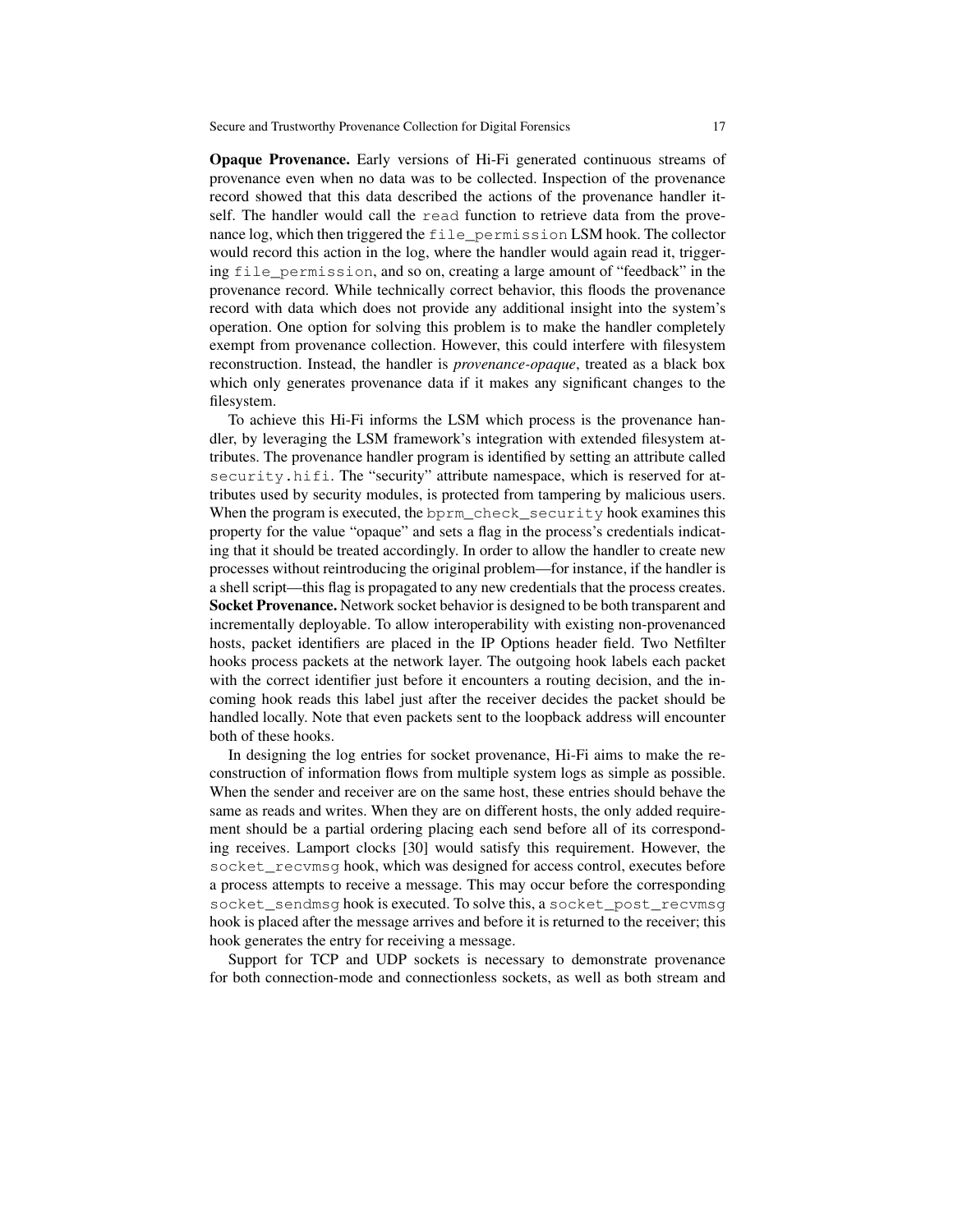message-oriented sockets. Support for the other protocols and pseudo-protocols in the Linux IP stack, such as SCTP, ping, and raw sockets, can be implemented using similar techniques. For example, SCTP is a sequential packet protocol, which has connection-mode and message semantics.

*TCP Sockets.* TCP and other connection-mode sockets are complicated in that a connection involves three different sockets: the client socket, the listening server socket, and the server socket for an accepted connection. The first two are created in the same way as any other socket on the system: using the socket function, which calls the socket\_create and socket\_post\_create LSM hooks. However, sockets for an accepted connection on the server side are created by a different sequence of events. When a listening socket receives a connection request, it creates a "mini-socket" instead of a full socket to handle the request. If the client completes the handshake, a new child socket is cloned from the listening socket, and the relevant information from the mini-socket (including our IP options) is copied into the child. In terms of LSM hooks, the inet\_conn\_request hook is called when a mini-socket is created, and the inet\_csk\_clone hook is called when it is converted into a full socket. On the client side, the inet\_conn\_established hook is called when the SYN+ACK packet is received from the server.

Hi-Fi must treat the TCP handshake with care, since there are two different sockets participating on the server side. A unique identifier is created for the mini-socket in the inet\_conn\_request hook, and this identifier is later copied directly into the child socket. The client must then be certain to remember the correct identifier, namely, the one associated with the child socket. The first packet that the client receives (the SYN+ACK) will carry the IP options from the listening parent socket. To keep this from overriding the child socket, the inet\_conn\_established hook clears the saved identifier so that it is later replaced by the correct one.

*UDP Sockets.* Since UDP sockets are connectionless, we an LSM hook must assign a different identifier to each datagram. In addition, this hook must run in process context to record the identifier of the process which is sending or receiving. The only existing LSM socket hook with datagram granularity is the sock\_rcv\_skb hook, but it is run as part of an interrupt when a datagram arrives, not in process context. The remaining LSM hooks are placed with socket granularity; therefore, two additional hooks are placed to mediate datagram communication. If the file descriptor of the receiving socket is shared between processes, they can all receive the same datagram by using the MSG\_PEEK flag. In fact, multiple processes can also contribute data when *sending* a single datagram by using the MSG\_MORE flag or the UDP\_CORK socket option. Because of this, placing send and receive hooks for UDP is a very subtle task.

Since each datagram is considered to be an independent entity, the crucial points to mediate are the addition of data to the datagram and the reading of data from it. The Linux IP implementation includes a function which is called from process context to append data to an outgoing socket buffer. This function is called each time a process adds data to a corked datagram, as well as in the normal case where a single process constructs a datagram and immediately sends it. This makes it an ideal candidate for the placement of the send hook, which we call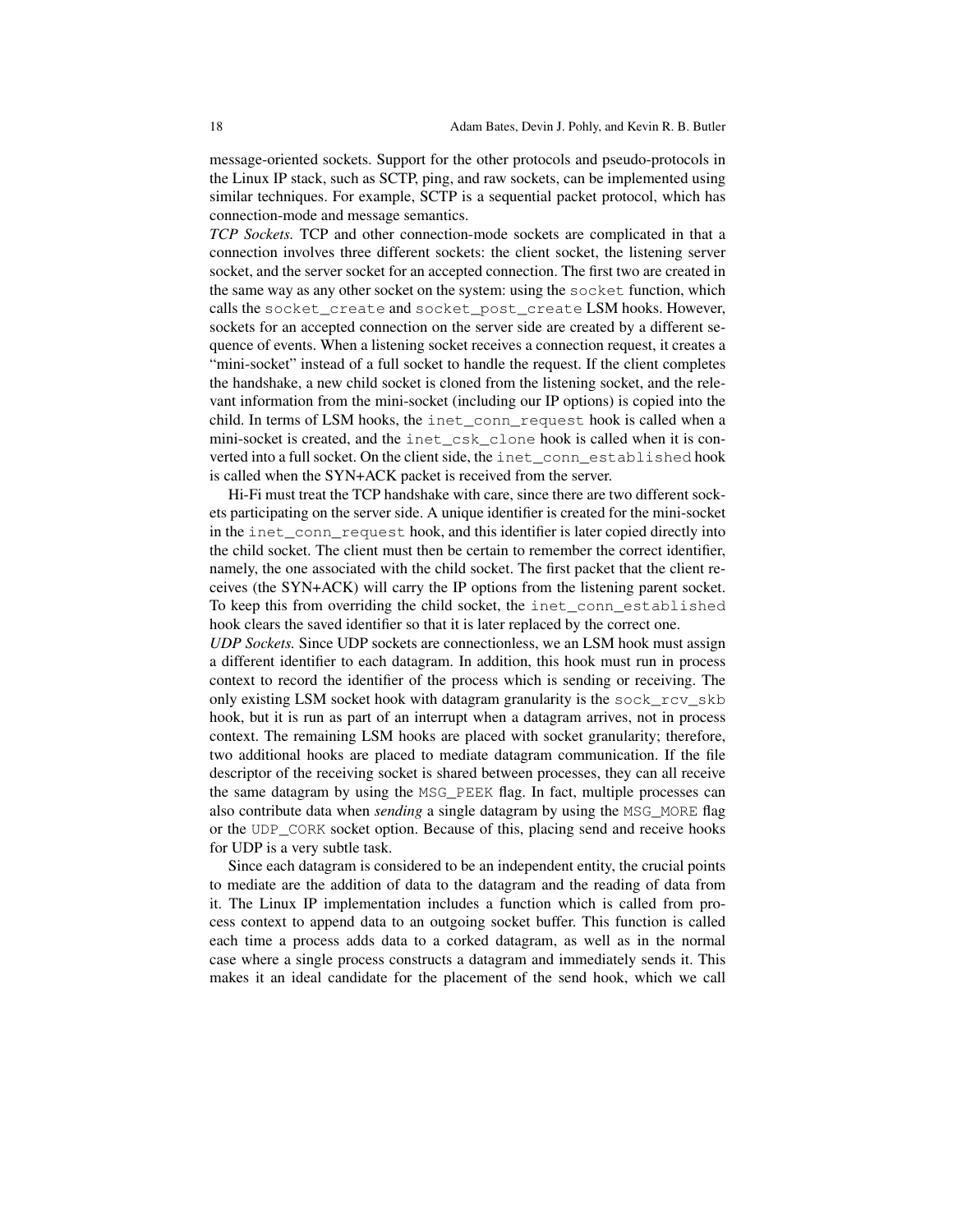socket dgram append. Since this hook is placed in network-layer code, it can be applied to any message-oriented protocol and not just UDP.

The receive hook is placed in protocol-agnostic code, for similar flexibility. The core networking code provides a function which retrieves the next datagram from a socket's receive queue. UDP and other message-oriented protocols use this function when receiving, and it is called once for each process that receives a given datagram. This is an ideal location for the message-oriented receive hook, so the socket\_dgram\_post\_recv hook is placed in this function.

# *4.4 Limitations of Hi-Fi*

Hi-Fi represents a significant step forward in provenance collection, being the first system to consider design with regard to the provenance monitor concept. The complexity of design and implmentation attest to the goals of complete mediation of provenance. However, it fails to address other security challengs idenfified in this chapter.

Hi-Fi does not completely satisfy the provenance monitor concept; enabling Hi-Fi blocks the installation of other LSM's, such as SELinux or Tomoyo, effectively preventing the installation of a mandatory access control (MAC) policy that could otherwise be used to protect the kernel. This leaves the entire system, including Hi-Fi's trusted computing base, vulnerable to attack, and Hi-Fi is therefore not tamperproof. Hi-Fi is also vulnerable to network attacks. Hi-Fi embeds an identifier into each IP packet transmitted by the host, which the recipient host to later use the identify to query the sender for the provenance of the packet. However, because these identifiers are not cryptographically secured, an attacker in the network can strip the provenance identifiers off of packets in transit, violating the forensic validity of Hi-Fi's provenance in distributed environments. Finally, Hi-Fi does not provide support for provenance-aware applications. Provenance layering is vital to obtaining a comprehensive view of system activity; however, rather than providing an insecure disclosure mechanism like PASSv2 [42], Hi-Fi does not offer layering support at all, meaning that its provenance is not complete in its observations of relevant operations.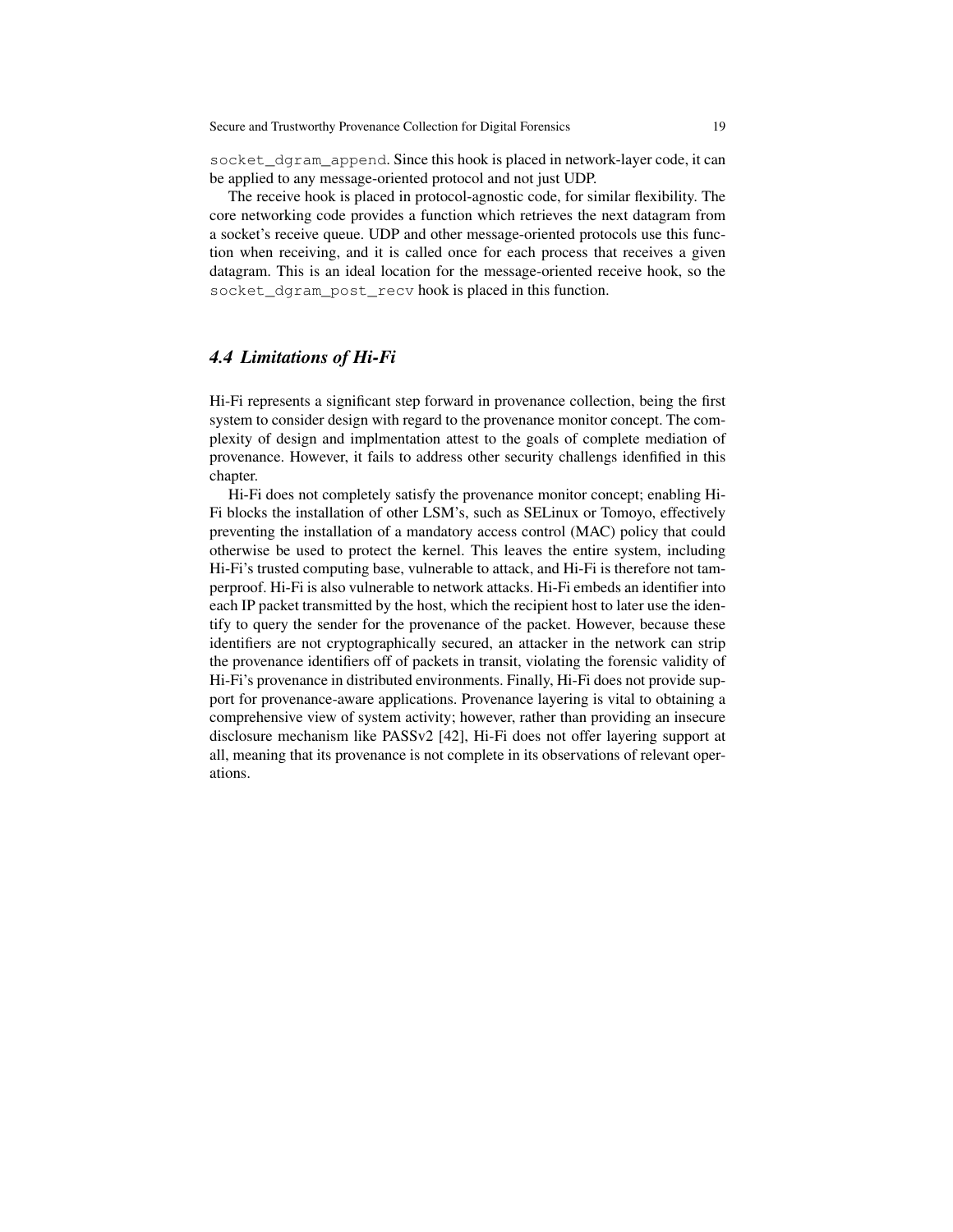# 5 Linux Provenance Modules

As we have shown in this chapter, the application of data provenance is presently of enormous interest at different scopes and levels in a variety of disparate communities including scientific data processing, databases, software development, storage [52, 43], operating systems [48], access controls [44, 47], and distributed systems [4, 65, 67]. In spite of many proposed models and frameworks, mainstream operating systems still lack support for provenance collection and reporting. This may be due to the fact that the community has yet to reach a consensus on how to best prototype new provenance proposals, leading to redundant efforts, slower development, and a lack of adoptability. Moreover, each of these proposals has conceptualized provenance in different ways, indicating that a one-size-fits-all solution to provenance collection is unlikely to meet the needs of all of these audiences

Exacerbating this problem is that, due to a lack of better alternatives, researchers often choose to implement their provenance-aware systems by overloading other system components [43, 48]. Unfortunately, this introduces further security and interoperability problems; in order to enable provenance-aware systems, users currently need to disable their MAC policy [48], instrument applications [24, 65], gamble on experimental storage formats [43], or sacrifice other critical system functionality. These issues point to a pressing need for a dedicated platform for provenance development.

The Linux Provenance Modules (LPM) project [5] is an attempt to unify the operational needs of the disparate provenance communities through the design and implementation of a generalized framework for the development of automated, whole-system provenance collection on the Linux operating system. LPM extends and generalizes the Hi-Fi approach to kernel layer provenance collection with consideration for a variety of automated provenance systems that have been proposed in the literature. The framework is designed in such a way to allow for experimentation with new provenance collection mechanisms, and permits interoperability with other security mechanisms.

# *5.1 Augmenting Whole-System Provenance*

The LPM project provides an explicit definition for the term *whole-system provenance* introduced in the Hi-Fi work. that is broad enough to accommodate the needs of a variety of existing provenance projects. To arrive at a definition, four past proposals were inspected that collect broadly scoped provenance: SPADE [21], LineageFS [52], PASS [43], and Hi-Fi [48]. SPADE provenance is structured around primitive operations of system activities with data inputs and outputs. It instruments file and process system calls, and associates each call to a process ID (PID), user identifier, and network address. LineageFS uses a similar definition, associating process IDs with the file descriptors that the process reads and writes. PASS associates a process's output with references to all input files and the command line and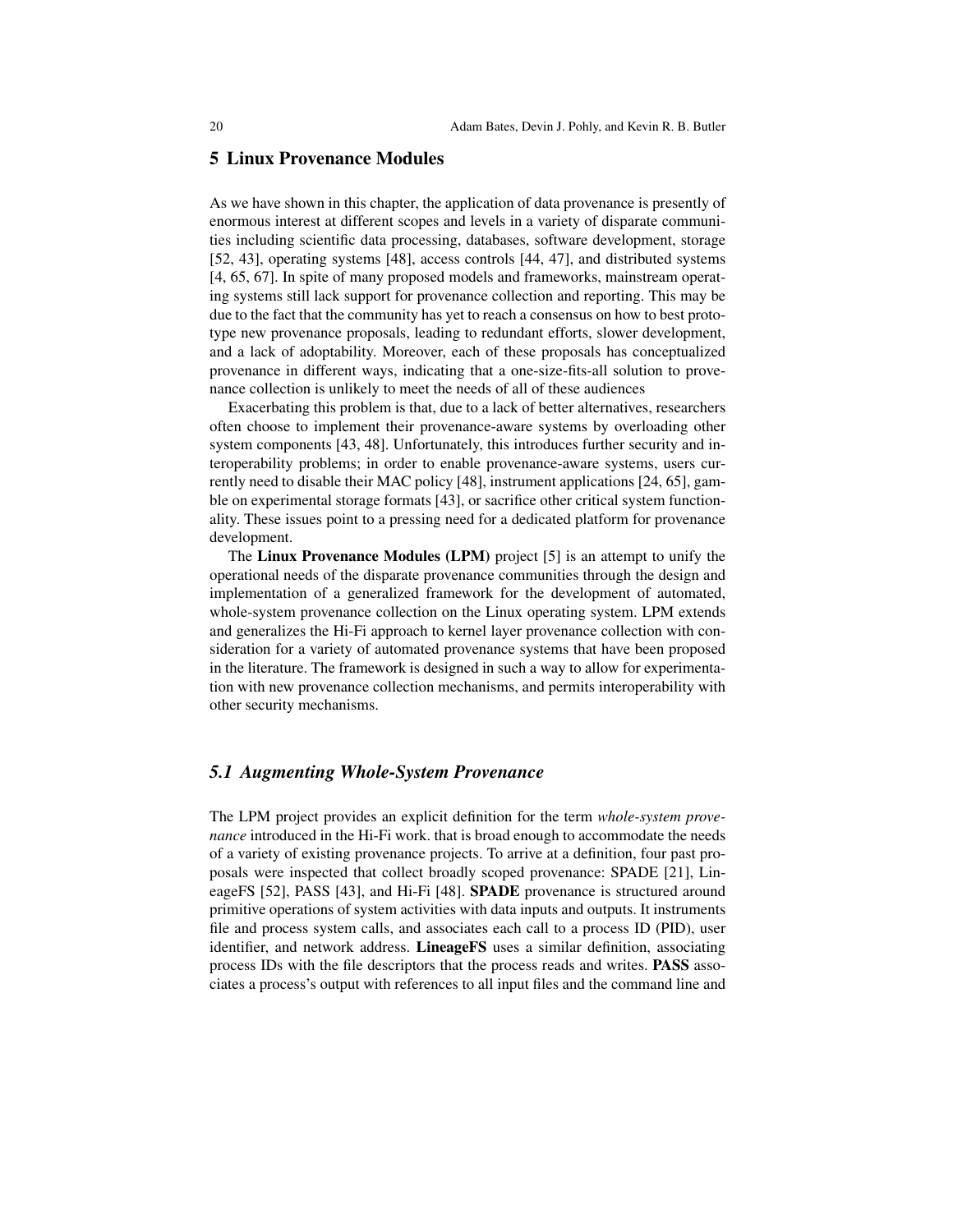process environment of the process; it also appends out-of-band knowledge such as OS and hardware descriptions, and random number generator seeds, if provided. In each of these systems, networking and IPC activity is primarily reflected in the provenance record through manipulation of the underlying file descriptors. Hi-Fi takes an even broader approach to provenance, treating non-persistent objects such as memory, IPC, and network packets as principal objects.

In all instances, provenance-aware systems are exclusively concerned with operations on *controlled data types*, which are identified by Zhang et al. as files, inodes, superblocks, socket buffers, IPC messages, IPC message queue, semaphores, and shared memory [64]. Because controlled data types represent a superset of the objects tracked by system layer provenance mechanisms, LPM defines whole-system provenance as *a complete description of agents (users, groups) controlling activities (processes) interacting with controlled data types during system execution.*

LPM also extends the provenance monitor concept to incorporate two additional properties that are required by the collection mechanism to support trustworthy provenance:

- Authenticated Channel. In distributed environments, provenance-aware systems must provide a means of assuring authenticity and integrity of provenance as it is communicated over open networks [4, 38, 48, 65]. LPM does not seek to provide a complete distributed provenance solution, but we wish to provide the required building blocks within the host for such a system to exist. LPM must therefore be able to monitor every network message that is sent or received by the host, and reliably explain these messages to other provenance-aware hosts in the network.
- Attested Disclosure. Layered provenance, where additional metadata is disclosed from higher operational layers, is a desirable feature in provenance-aware systems, as applications are able to report workflow semantics that are invisible to the operating system [42]. LPM must provide a gateway for upgrading low integrity user space disclosures before logging them in the high integrity provenance record. This is consistent with the Clark-Wilson Integrity model for upgrading or discarding low integrity inputs [13].

# *5.2 Threat Model*

LPM is designed to securely collect provenance in the face of an adversary that has gained remote access to a provenance-aware host or network. Once inside the system, the attacker may attempt to remove provenance records, insert spurious information into those records, or find gaps in the provenance monitor's ability to record information flows. A network attacker may also attempt to forge or strip provenance from data in transit. Because captured provenance can be put to use in other applications, the adversary's goal may even be to target the provenance monitor itself. The implications and methods of such an attack are domain-specific. For example: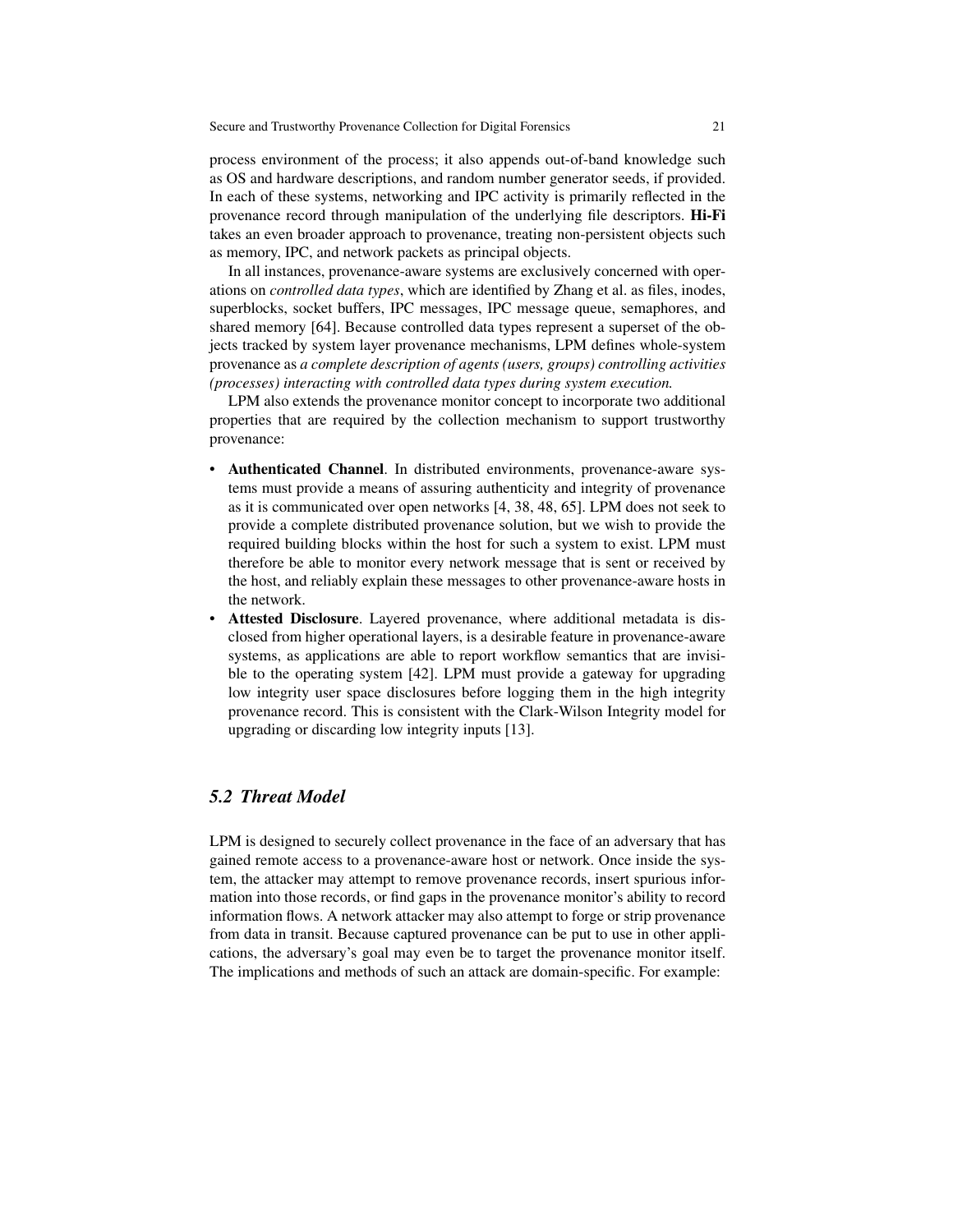

Fig. 1 Diagram of the LPM Framework. Kernel hooks report provenance to a recorder in userspace, which uses one of several storage back-ends. The recorder is also responsible for evaluating the integrity of workflow provenance prior to storing it.

- Scientific Computing: An adversary may wish to manipulate provenance in order to commit fraud, or to inject uncertainty into records to trigger a "Climategate" like controversy [50].
- Access Control: When used to mediate access decisions [4, 44, 45, 47], an attacker could tamper with provenance in order to gain unauthorized access, or to perform a denial-of-service attack on other users by artificially escalating the security level of data objects.
- Networks: Provenance metadata can also be associated with packets in order to better understand network events in distributed systems [2, 65, 67]. Coordinating multiple compromised hosts, an attacker may attempt to send *unauthenticated* messages to avoid provenance generation and to perform data exfiltration.

LPM defines a provenance trusted computing base (TCB) to be the kernel mechanisms, provenance recorder, and storage back-ends responsible for the collection and management of provenance. *Provenance-aware applications are not considered part of the TCB.*

# *5.3 Design of LPM*

An overview of the LPM architecture is shown in Figure 1. The LPM patch places a set of *provenance hooks* around the kernel; a *provenance module* then registers to control these hooks, and also registers several Netfilter hooks; the module then observes system events and transmits information via a relay buffer to a *provenance recorder* in user space that interfaces with a datastore. The recorder also accepts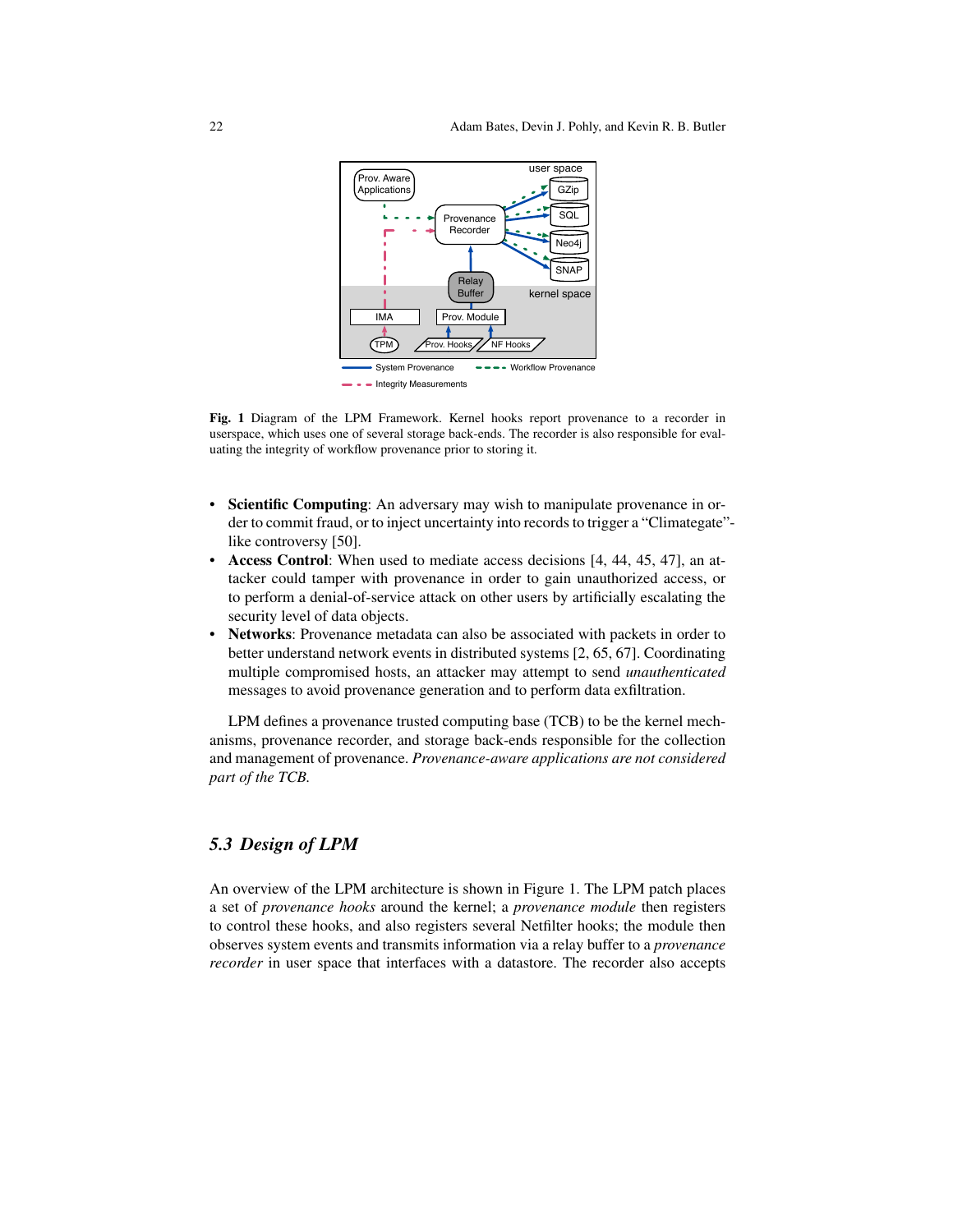Secure and Trustworthy Provenance Collection for Digital Forensics 23



Fig. 2 Hook Architecture for the open system call. Provenance is collected *after* DAC and LSM checks, ensuring that it accurately reflects system activity. LPM will only deny the operation if it fails to generate provenance for the event.

disclosed provenance from applications after verifying their correctness using the Integrity Measurements Architecture (IMA) [51].

### 5.3.1 Provenance Hooks

The LPM patch introduces a set of hook functions in the Linux kernel. These hooks behave similarly to the LSM framework's security hooks in that they facilitate modularity, and default to taking no action unless a module is enabled. Each provenance hook is placed directly beneath a corresponding security hook. The return value of the security hook is checked prior to calling the provenance hook, thus assuring that the requested activity has been authorized prior to provenance capture. A workflow for the hook architecture is depicted in Figure 2. The LPM patch places over 170 provenance hooks, one for each of the LSM authorization hooks. In addition to the hooks that correspond to existing security hooks, LPM also supports a hook introduced by Hi-Fi that is necessary to preserve Lamport timestamps on network messages [30].

### 5.3.2 Netfilter Hooks

LPM uses Netfilter hooks to implement a cryptographic message commitment protocol. In Hi-Fi, provenance-aware hosts communicated by embedding a provenance sequence number in the IP options field [49] of each outbound packet. This approach allowed Hi-Fi to communicate as normal with hosts that were not provenance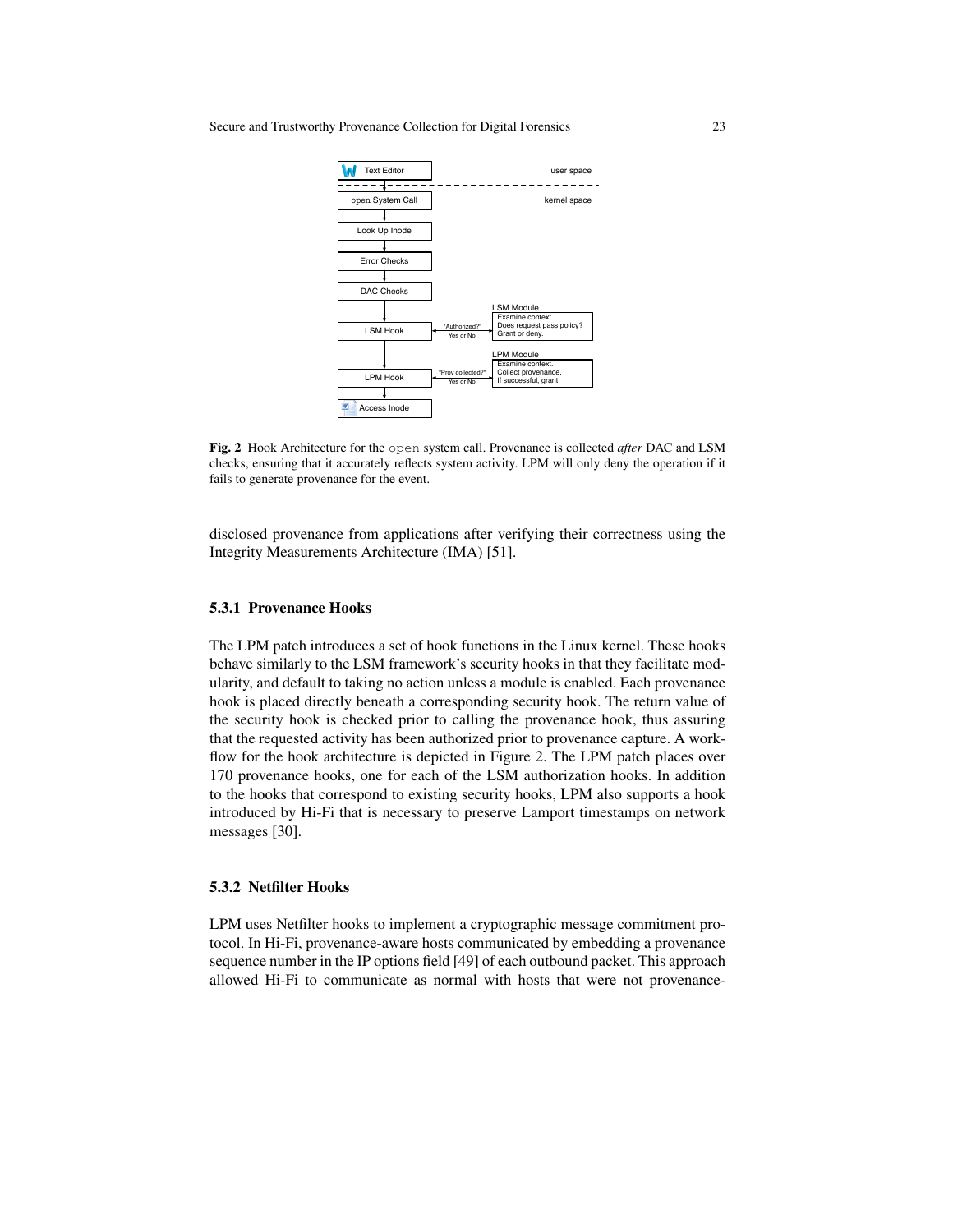aware, but unfortunately was not secure against a network adversary. In LPM, provenance sequence numbers are replaced with Digital Signature Algorithm (DSA) signatures, which are space-efficient enough to embed in the IP Options field. LPM implements full DSA support in the Linux kernel by creating signing routines to use with the existing DSA verification function. DSA signing and verification occurs in the NetFilter inet local out and inet local in hooks. In inet local out, LPM signs over the immutable fields of the IP header, as well as the IP payload. In inet\_local\_in, LPM checks for the presence of a signature, then verifies the signature against a configurable list of public keys. If the signature fails, the packet is dropped before it reaches the recipient application, thus ensuring that there are no breaks in the continuity of the provenance log. The key store for provenance-aware hosts is obtained by a PKI and transmitted to the kernel during the boot process by writing to securityfs. LPM registers the Netfilter hooks with the highest priority levels, such that signing occurs just before transmission (i.e., after all other IPTables operations), and signature verification occurs just after the packet enters the interface (i.e., before all other IPTables operations).

### 5.3.3 Workflow Provenance

To support layered provenance while preserving our security goals, LPM requires a means of evaluating the integrity of user space provenance disclosures. To accomplish this, LPM Provenance Recorders make use of the Linux Integrity Measurement Architecture (IMA) [51]. IMA computes a cryptographic hash of each binary before execution, extends the measurement into a TPM Platform Control Register (PCR), and stores the measurement in kernel memory. This set of measurements can be used by the Recorder to make a decision about the integrity of the a Provenance-Aware Application (PAA) prior to accepting the disclosed provenance. When a PAA wishes to disclose provenance, it opens a new UNIX domain socket to send the provenance data to the Provenance Recorder. The Recorder uses its own UNIX domain socket to recover the process's pid, then uses the  $/p$ roc filesystem to find the full path of the binary, then uses this information to look up the PAA in the IMA measurement list. The disclosed provenance is recorded only if the signature of PAA matches a known-good cryptographic hash.

A demonstration of this functionality is shown in Figure 3 for the popular ImageMagick utility <sup>1</sup>. ImageMagick contains a batch conversion tool for image reformatting, mogrify. Shown in Figure 3, mogrify reads and writes multiple files during execution, leading to an *overtainting* problem – at the kernel layer, LPM is forced to conservatively assume that all outputs were derived from all inputs, creating false dependencies in the provenance record. To address this, we extended the Provmon protocol to support a new message, provmsq\_imagemagick\_convert, which links an input file directly to its output file. When the recorder receives this message, it first checks the list of IMA measurements to confirm that ImageMag-

 $<sup>1</sup>$  See http://www.imagemagick.org</sup>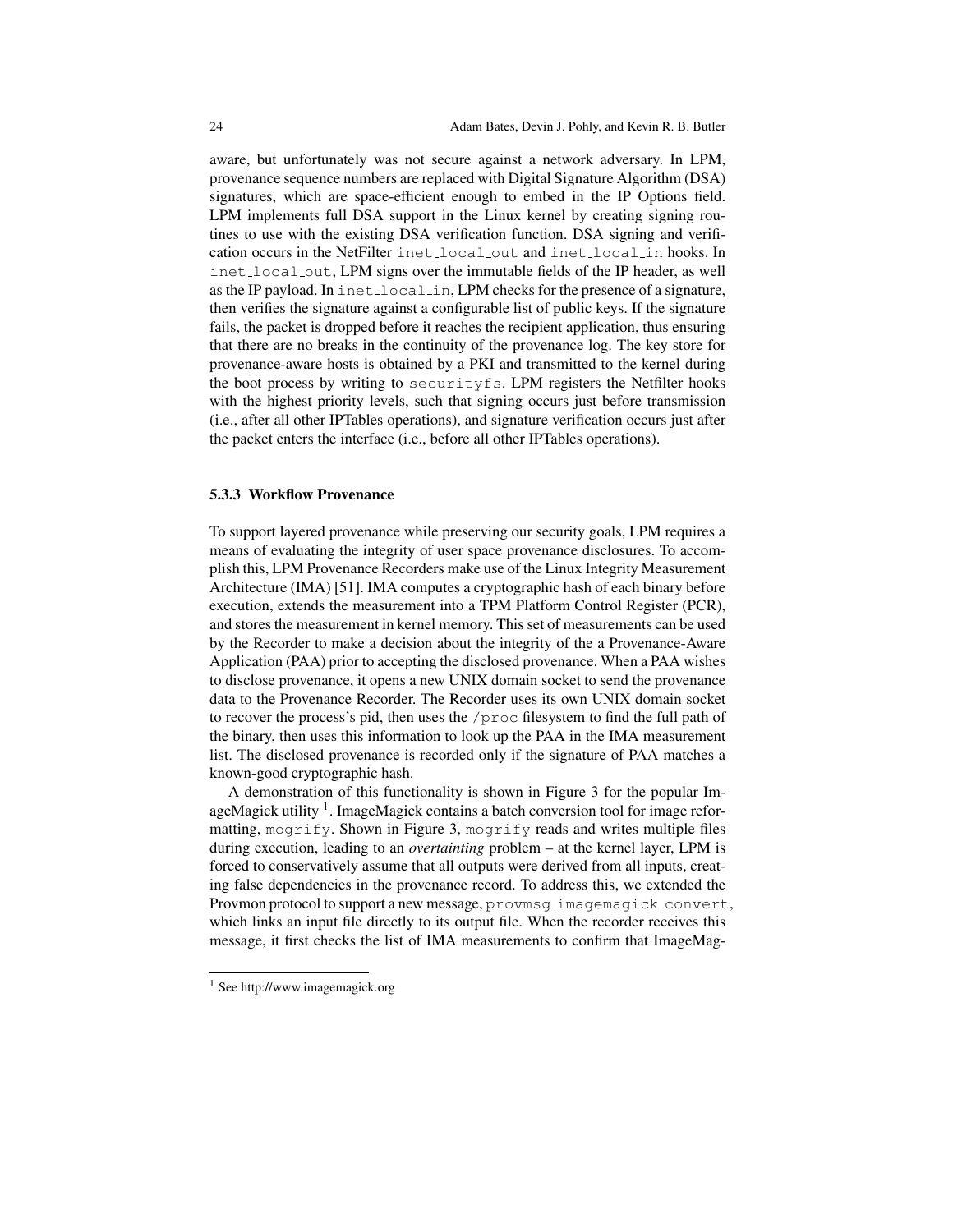Secure and Trustworthy Provenance Collection for Digital Forensics 25



Fig. 3 A provenance graph of image conversion. Here, workflow provenance (*WasDerivedFrom*) encodes a relationship that more accurately identifies the output files' dependencies compared to only using kernel layer observations (*Used*, *WasGeneratedBy*).

ick is in a good state. If successful, it then annotates the existing provenance graph, connecting the appropriate input and output objects with *WasDerivedFrom* relationships. LPM presents a minimally modified version of ImageMagick that upports layered provenance at no additional cost over other provenance-aware systems [21, 43], and does so in a manner that provides assurance of the integrity of the provenance log.

# *5.4 Deploying LPM*

We now demonstrate how we used LPM in the deployment of a secure provenanceaware system. We configured LPM to run on a physical machine with a Trusted Platform Module (TPM). The TPM provides a root of trust that allows for a measured boot of the system. The TPM also provides the basis for remote attestations to prove that LPM was in a known hardware and software configuration. The BIOS's core root of trust for measurement (CRTM) bootstraps a series of code measurements prior to the execution of each platform component. Once booted, the kernel then measures the code for user space components (e.g., provenance recorder) before launching them, through the use of the Linux Integrity Measurement Architecture (IMA)[51]. The result is then extended into TPM PCRs, which forms a verifiable chain of trust that shows the integrity of the system via a digital signature over the measurements. A remote verifier can use this chain to determine the current state of the system using TPM attestation.

We configured the system with Intel's Trusted Boot, which provides a secure boot mechanism, preventing system from booting into the environment where critical components (e.g., the BIOS, boot loader and the kernel) are modified. Intel tboot relies on the Intel TXT extensions to provide a secure execution environment. Additionally, we compiled support for IMA into the provenance-aware kernel, which is necessary in order for the LPM Recorder to be able to measure the integrity of provenance-aware applications.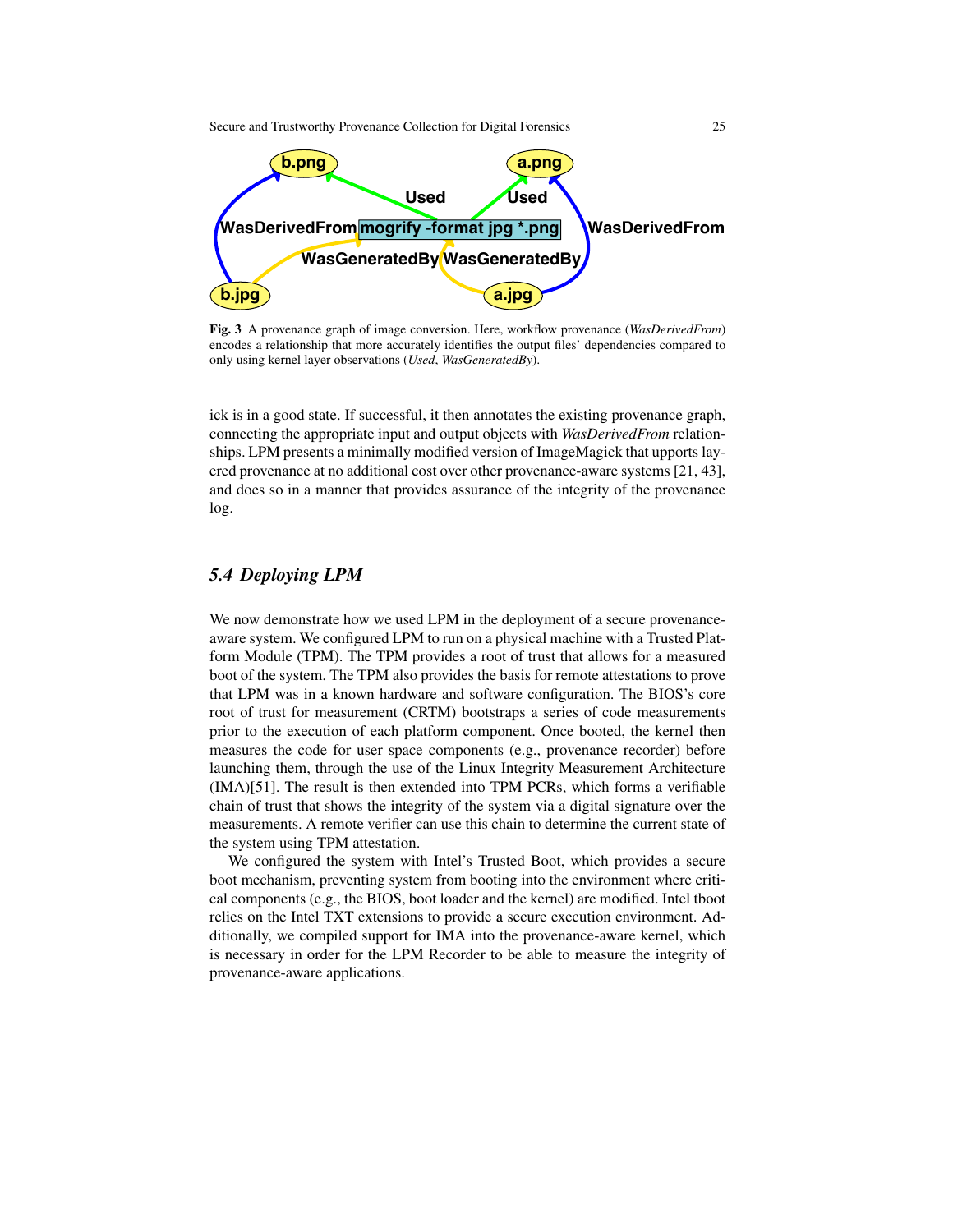After booting into the provenance-aware kernel, the runtime integrity of the TCB must also be assured. To protect the runtime integrity of the kernel, we deploy a Mandatory Access Control (MAC) policy, as implemented by Linux Security Modules. On our prototype deployments, we enabled SELinux's MLS policy, the security of which was formally modeled by Hicks et al. [25]. Refining the SELinux policy to prevent Access Vector Cache (AVC) denials on LPM components required minimal effort; the only denial we encountered was when using the PostgreSQL recorder, which was quickly remedied with the audit2allow tool. Preserving the integrity of LPM's user space components, such as the provenance recorder, was as simple as creating a new policy module. We created a policy module to protect the LPM recorder and storage back-end using the sepolicy utility. Uncompiled, the policy module was only 135 lines.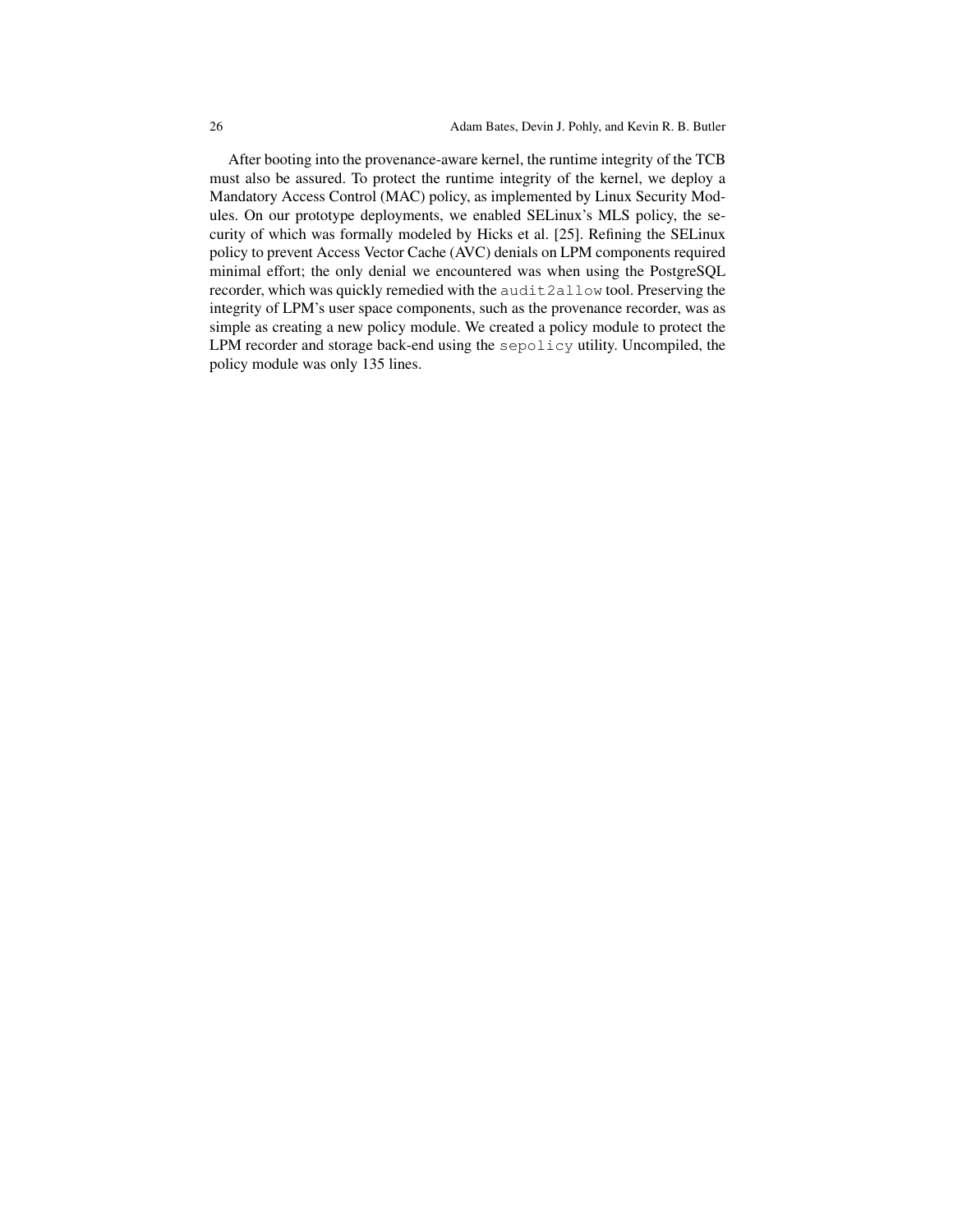# 6 Analyzing the Security of Provenance Monitors

In this section, we briefly consider metrics for evaluating the provenance monitor solutions that we have discussed in this chapter, specifically Hi-Fi and LPM. We consider their evaluative metrics from both a coverage and performance perspective.

# *6.1 Completeness Analysis of Hi-Fi*

Hi-Fi demonstrated that malware could be observed throughout a variety of elements of a malicious worm's life-cycle. For brevity, we do not discuss full simulation results, which are further discussed in [48].

### 6.1.1 Recording Malicious Behavior

Our first task is to show that the data collected by Hi-Fi is of sufficient fidelity to be used in a security context. We focus our investigation on detecting the activity of network-borne malware. A typical worm consists of several parts. First, an exploit allows it to execute code on a remote host. This code can be a dropper, which serves to retrieve and execute the desired payload, or it can be the payload itself. A payload can then consist of any number of different actions to perform on an infected system, such as exfiltrating data or installing a backdoor. Finally, the malware spreads to other hosts and begins the cycle again.

For our experiment, we chose to implement a malware generator which would allow us to test different droppers and payloads quickly and safely. The generator is similar in design to the Metasploit Framework [39], in that you can choose an exploit, dropper, and payload to create a custom attack. However, our tool also includes a set of choices for generating malware which automatically spreads from one host to another; this allows us to demonstrate what socket provenance can record about the flow of information between systems. The malware behaviors that we implement and test are drawn from Symantec's technical descriptions of actual Linux malware[58].

To collect provenance data, we prepare three virtual machines on a common subnet, all of which are running Hi-Fi. The attacker generates the malware on machine A and infects machine B by exploiting an insecure network daemon. The malware then spreads automatically from machine B to machine C. For each of the malicious behaviors we wish to test, we generate a corresponding piece of malware on machine A and launch it. Once C has been infected, we retrieve the provenance logs from all three machines for examination.

Each malware behavior that we test appears in some form in the provenance record. In each case, after filtering the log to view only the vulnerable daemon and its descendants, the behavior is clear enough to be found by manual inspection. Below we describe each behavior and how it appears in the provenance record.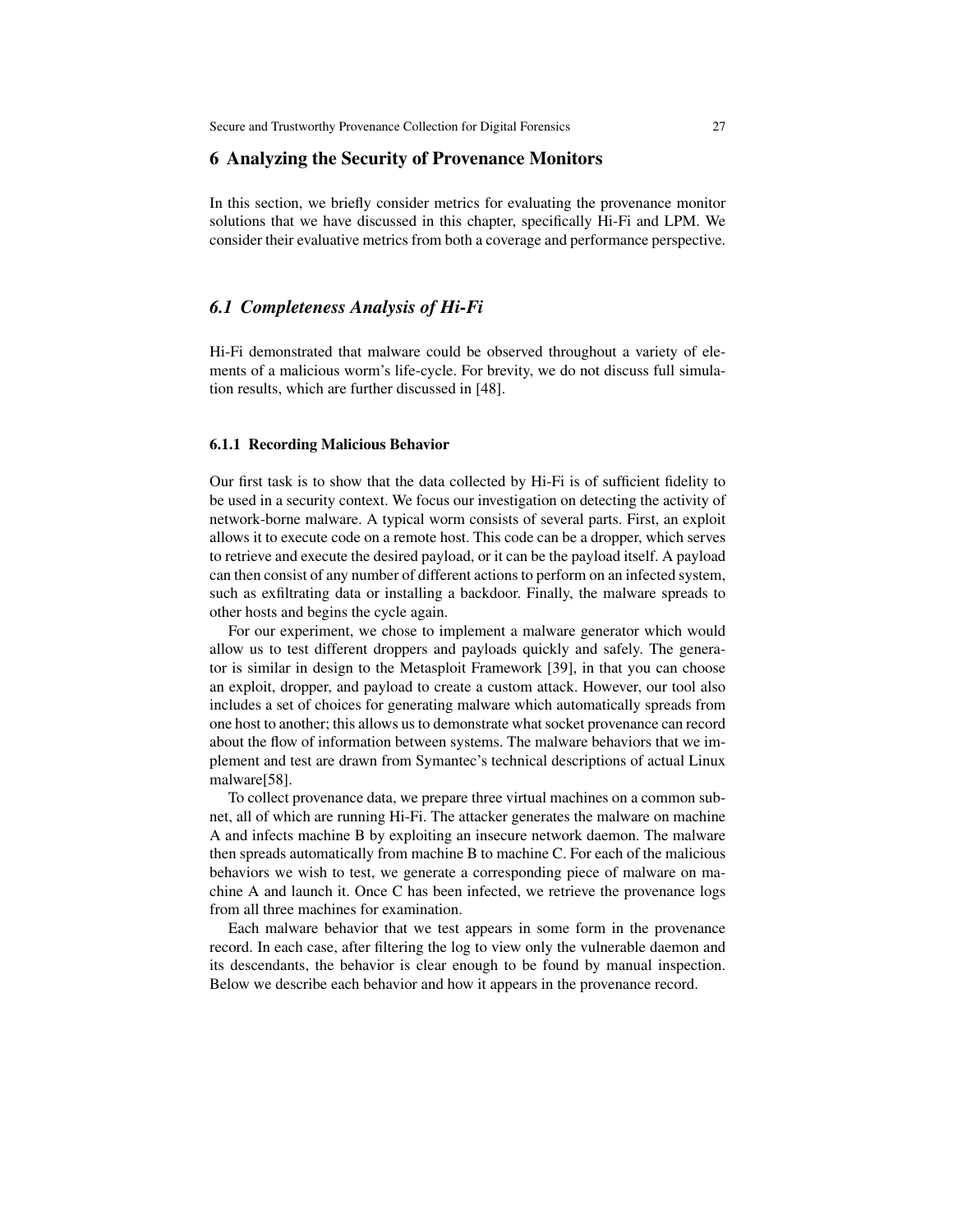#### 6.1.2 Persistence and Stealth

Frequently, the first action a piece of malware takes is to ensure that it will continue to run for as long as possible. In order to persist after the host is restarted, the malware must write itself to disk in such a way that it will be run when the system boots. The most straightforward way to do this on a Linux system is to infect one of the startup scripts run by the init process. Our simulated malware has the ability to modify rc.local, as the Kaiten trojan does. This shows up clearly in the provenance log:

[6fe] write B:/etc/rc.local

In this case, the process with provid 0x6fe has modified  $rc$ . local on B's root filesystem. Persistent malware can also add cron jobs or infect system binaries to ensure that it is executed again after a reboot. Examples of this behavior are found in the Sorso and Adore worms. In our experiment, these behaviors result in similar log entries:

[701] write B:/bin/ps

for an infected binary, and

[710] write B:/var/spool/cron/root.new [710] link B:/var/spool/cron/root.new to B:/var/spool/cron/root [710] unlink B:/var/spool/cron/root.new

### for an added cron job.

Some malware is even more clever in its approach to persistence. The Svat virus, for instance, creates a new C header file and places it early in the default include path. By doing this, it affects the code of any program which is subsequently compiled on that machine. We include this behavior in our experiment as well, and it appears simply as:

[707] write B:/usr/local/include/stdio.h

### 6.1.3 Remote Control

Once the malware has established itself as a persistent part of the system, the next step is to execute a payload. This commonly includes installing a backdoor which allows the attacker to control the system remotely. The simplest way to do this is to create a new root-level user on the system, which the attacker can then use to log in. Because of the way UNIX-like operating systems store their account databases, this is done by creating a new user with a UID of 0, making it equivalent to the root user. This is what the Zab trojan does, and when we implement this behavior, it is clear to see that the account databases are being modified:

```
[706] link (new) to B:/etc/passwd+
[706] write B:/etc/passwd+
```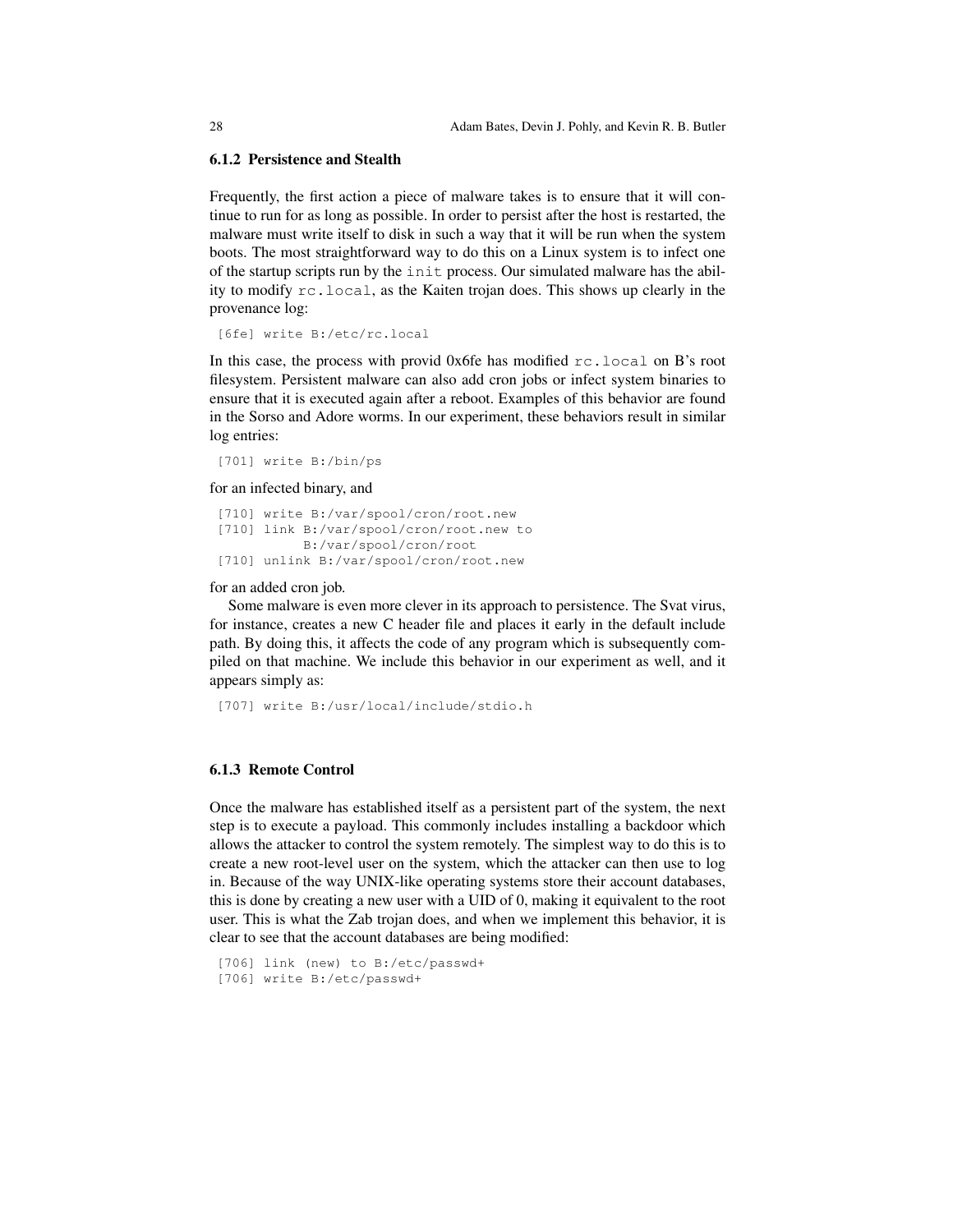Secure and Trustworthy Provenance Collection for Digital Forensics 29

```
[706] link B:/etc/passwd+ to B:/etc/passwd
[706] unlink B:/etc/passwd+
[706] link (new) to B:/etc/shadow+
[706] write B:/etc/shadow+
[706] link B:/etc/shadow+ to B:/etc/shadow
[706] unlink B:/etc/shadow+
```
A similar backdoor technique is to open a port which listens for connections and provides the attacker with a remote shell. This approach is used by many pieces of malware, including the Plupii and Millen worms. Our experiment shows that the provenance record includes the shell's network communication as well as the attacker's activity:

```
[744] exec B:/bin/bash -i
[744] socksend B:173
[744] sockrecv unknown
[744] socksend B:173
[751] exec B:/bin/cat /etc/shadow
[751] read B:/etc/shadow
[751] socksend B:173
[744] socksend B:173
[744] sockrecv unknown
[744] socksend B:173
[744] link (new) to B:/testfile
[744] write B:/testfile
```
Here, the attacker uses the remote shell to view  $/etc/shadow$  and to write a new file in the root directory. Since the attacker's system is unlikely to be running a trusted instance of Hi-Fi, we see "unknown" socket entries, which indicate data received from an unprovenanced host. Remote shells can also be implemented as "reverse shells," which connect from the infected host back to the attacker. Our tests on a reverse shell, such as the one in the Jac.8759 virus, show results identical to a normal shell.

### 6.1.4 Exfiltration

Another common payload activity is data exfiltration, where the malware reads information from a file containing password hashes, credit card numbers, or other sensitive information and sends this information to the attacker. Our simulation for this behavior reads the /etc/shadow file and forwards it in one of two ways. In the first test, we upload the file to a web server using HTTP, and in the second, we write it directly to a remote port. Both methods result in the same log entries:

```
[85f] read B:/etc/shadow
[85f] socksend B:1ae
```
Emailing the information to the attacker, as is done by the Adore worm, would create a similar record.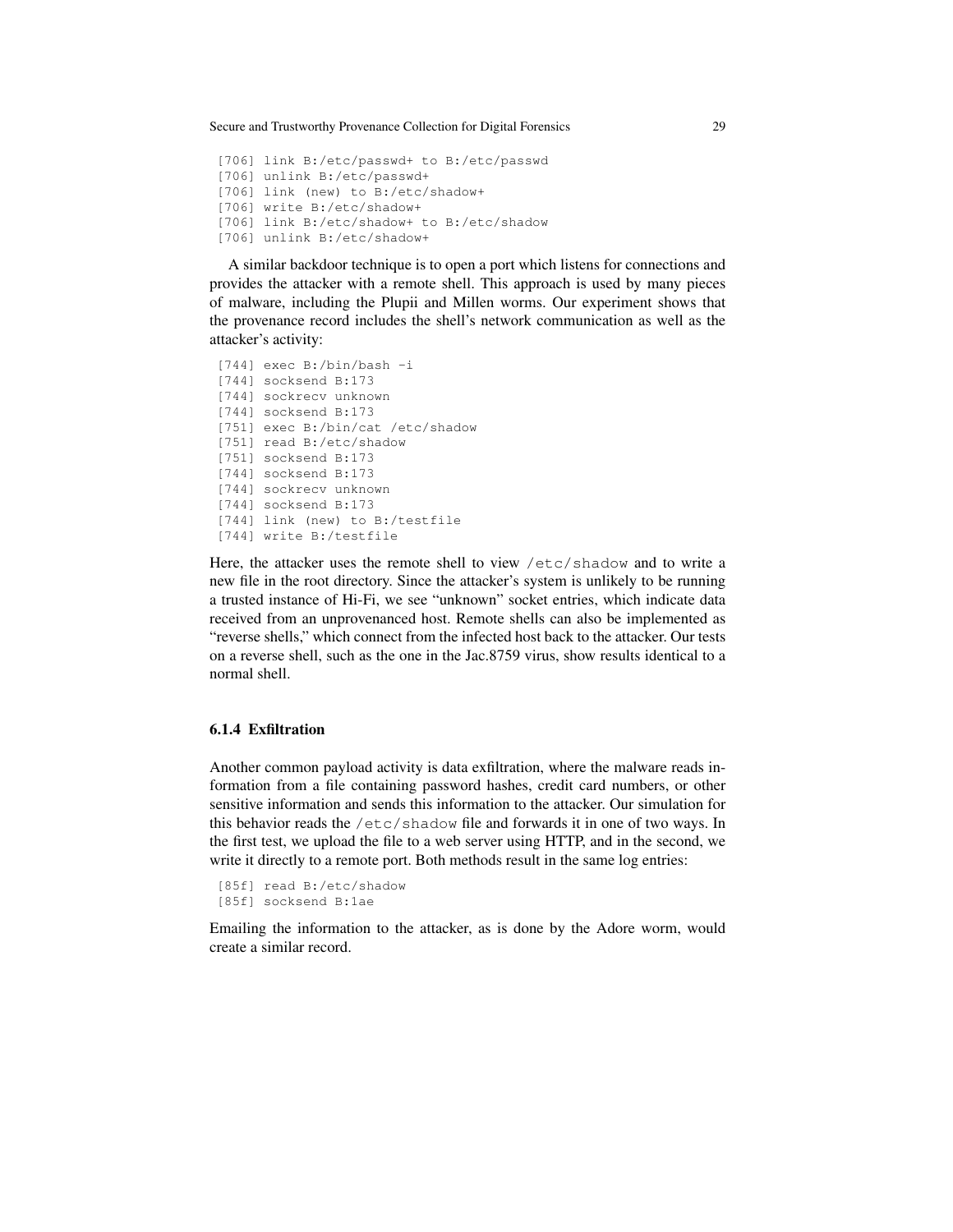### 6.1.5 Spread

Our experiment also models three different mechanisms used by malware to spread to newly infected hosts. The first and simplest is used when the entire payload can be sent using the initial exploit. In this case, there does not need to be a separate dropper, and the resulting provenance log is the following (indentation is used to distinguish the two hosts):

```
[807] read A:/home/evil/payload
[807] socksend A:153
    [684] sockrecv A:153
    [684] write B:/tmp/payload
```
The payload is then executed, and the malicious behavior it implements appears in subsequent log entries.

Another mechanism, used by the Plupii and Sorso worms, is to fetch the payload from a remote web server. We assume the web server is unprovenanced, so the log once again contains "unknown" entries:

```
[7ff] read A:/home/evil/dropper
[7ff] socksend A:15b
    [685] sockrecv A:15b
    [685] write B:/tmp/dropper
    [6ef] socksend B:149
    [6ef] sockrecv unknown
    [6ef] write B:/tmp/payload
```
If the web server were a provenanced host, this log would contain host and socket IDs in the sockrecv entry corresponding to a socksend on the server.

Finally, to illustrate the spread of malware across several hosts, we tested a "relay" dropper which uses a randomly-chosen port to transfer the payload from each infected host to the next. The combined log of our three hosts shows this process:

```
[83f] read A:/home/evil/dropper
[83f] socksend A:159
    [691] sockrecv A:159
    [691] write B:/tmp/dropper
   [6f5] exec B:/tmp/dropper
[844] read A:/home/evil/payload
[844] socksend A:15b
    [6fc] sockrecv A:15b
    [6fc] write B:/tmp/payload
    [74e] read B:/tmp/dropper
    [74e] socksend B:169
        [682] sockrecv B:169
        [682] write C:/tmp/dropper
        [6e6] exec C:/tmp/dropper
    [750] read B:/tmp/payload
    [750] socksend B:16b
        [6ed] sockrecv B:16b
        [6ed] write C:/tmp/payload
```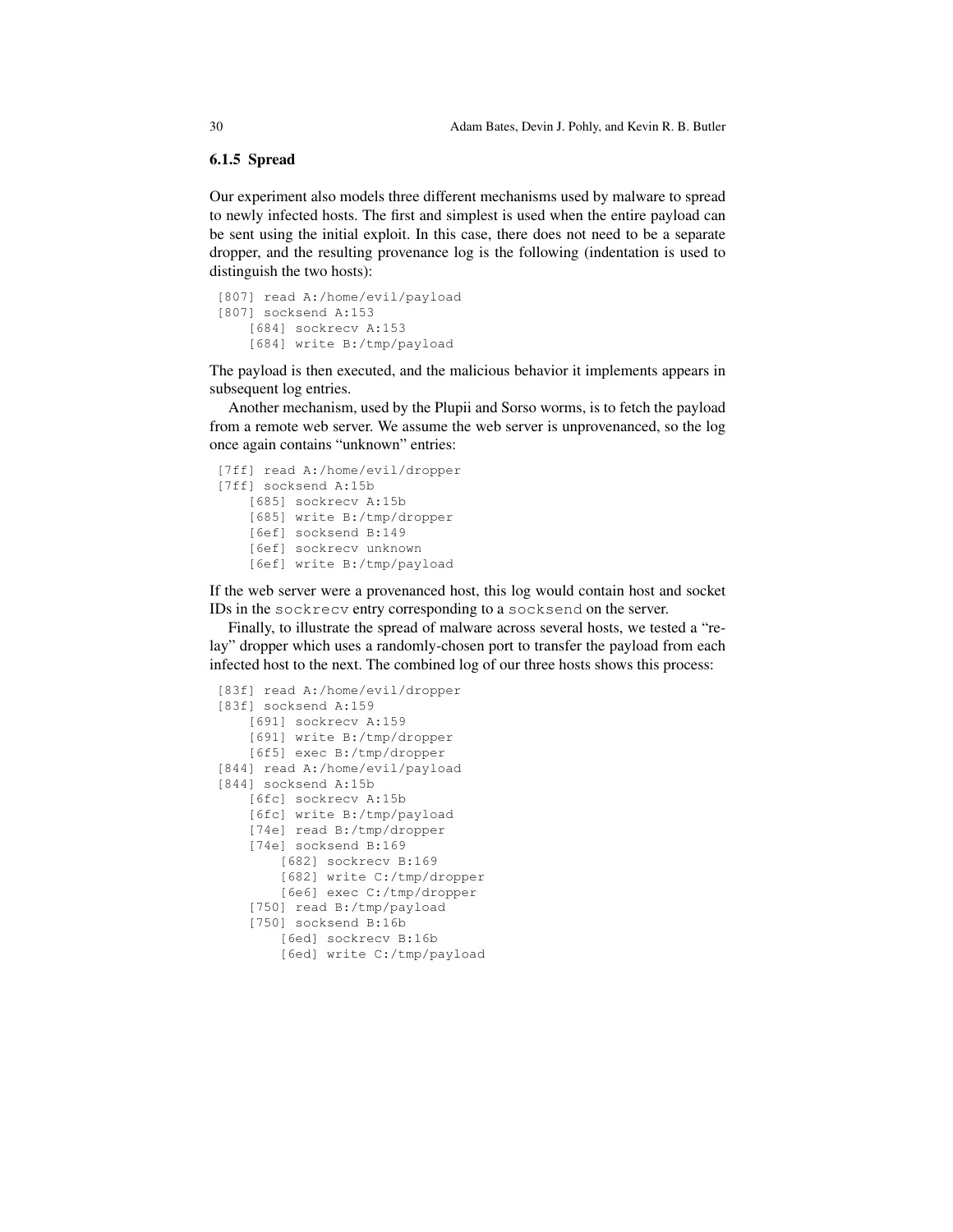Here we can see the attacker transferring both the dropper and the payload to the first victim using two different sockets. This victim then sends the dropper and the payload to the next host in the same fashion.

# *6.2 Security Analysis of LPM*

We now turn our focus to LPM, which provides additional features for demonstraitng the provenance monitor concept beyond what Hi-Fi enforces. We demonstrate that LPM meets all of the required security goals for trustworthy wholesystem provenance. In this analysis, we consider an LPM deployment on a physical machine that was enabled with the Provmon module, whihc mirrors the functionality of Hi-Fi.

Complete. We defined whole-system provenance as a complete description of agents (users, groups) controlling activities (processes) interacting with controlled data types during system execution (§ 5.1). LPM attempts to track these system objects through the placement of provenance hooks (§5.3.1), which directly follow each LSM authorization hook. The LSM's complete mediation property has been formally verified [15, 64]; in other words, there is an authorization hook prior to every security-sensitive operation. Because every interaction with a controlled data type is considered security-sensitive, we know that a provenance hook resides on all control paths to the provenance-sensitive operations. LPM is therefore capable of collecting complete provenance on the host.

It is important to note that, as a consequence of placing provenance hooks beneath authorization hooks, LPM is unable to record failed access attempts. However, inserting the provenance layer beneath the security layer ensures accuracy of the provenance record. Moreover, failed authorizations are a different kind of metadata than provenance because they do not describe processed data; this information is better handled at the security layer, e.g., by the SELinux Access Vector Cache (AVC) Log.

Tamperproof. The runtime integrity of the LPM trusted computing base is assured via the SELinux MLS policy, and we have written a policy module that protects the LPM user space components. Therefore, the only way to disable LPM would be to reboot the system into a different kernel; this action can be disallowed through secure boot techniques and is detectable by remote hosts via TPM attestation.

Verifiable. While we have not conducted an independent formal verification of LPM, our argument for its correctness is as follows. A provenance hook follows each LSM authorization hook in the kernel. The correctness of LSM hook placement has been verified through both static and dynamic analysis techniques [15, 19, 27]. Because an authorization hook exists on the path of every sensitive operation to controlled data types, and LPM introduces a provenance hook behind each authorization hook, LPM inherits LSM's formal assurance of complete mediation over controlled data types. This is sufficient to ensure that LPM can collect the provenance of ev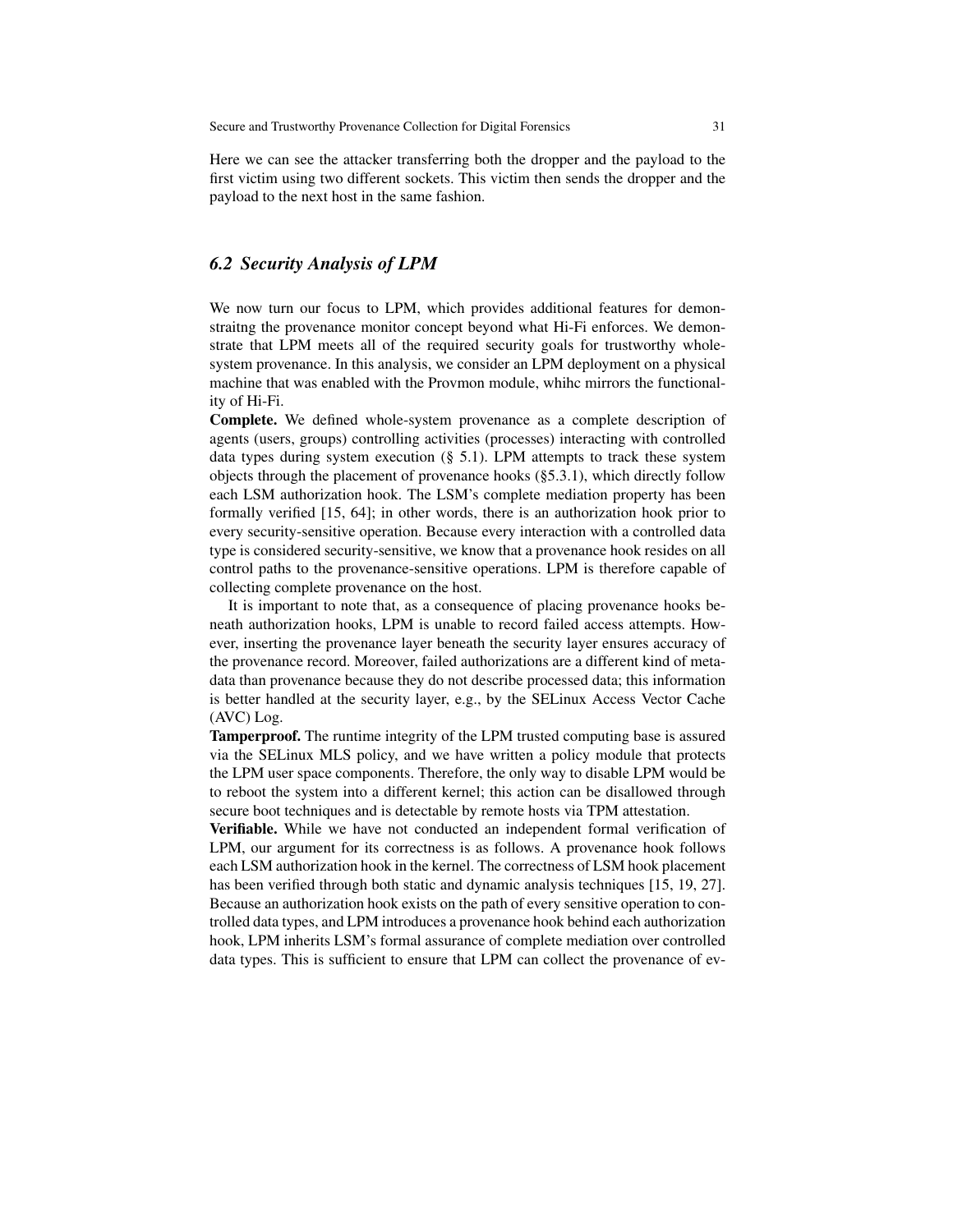ery sensitive operation on controlled data types in the kernel (i.e., whole-system provenance).

Authenticated Channel. Through use of Netfilter hooks [59], LPM embeds a DSA signature in every outbound network packet. Signing occurs immediately prior to transmission, and verification occurs immediately after reception, making it impossible for an adversary-controlled application running in user space to interfere. For both transmission and reception, the signature is invisible to user space. Signatures are removed from the packets before delivery, and LPM feigns ignorance that the options field has been set if get\_options is called. Hence, LPM can enforce that all applications participate in the commitment protocol.

Prior to implementing our own message commitment protocol in the kernel, we investigated a variety of existing secure protocols. The integrity and authenticity of provenance identifiers could also be protected via IPsec [29], SSL tunneling,<sup>2</sup> or other forms of encapsulation [2, 65]. We elected to move forward with our approach because 1) it ensures the monitoring of all *all* processes and network events, including non-IP packets, 2) it does not change the number of packets sent or received, ensuring that our provenance mechanism is minimally invasive to the rest of the Linux network stack, and 3) it preserves compatibility with non-LPM hosts. An alternative to DSA signing would be HMAC [6], which offers better performance but requires pairwise keying and sacrifices the non-repudiation policy; BLS, which approaches the theoretical maximum security parameter per byte of signature [7]; or online/offline signature schemes [9, 16, 20, 53].

Authenticated Disclosures. We make use of IMA to protect the channel between LPM and provenance-aware applications wishing to disclose provenance. IMA is able to prove to the provenance recorder that the application was unmodified at the time it was loaded into memory, at which point the recorder can accept the provenance disclosure into the official record. If the application is known to be correct (e.g., through formal verification), this is sufficient to establish the runtime integrity of the application. However, if the application is compromised after execution, this approach is unable to protect against provenance forgery.

A separate consideration for all of the above security properties are Denial of Service (DoS) attacks. *DoS attacks on LPM do not break its security properties*. If an attacker launches a resource exhaustion attack in order to prevent provenance from being collected, all kernel operations will be disallowed and the host will cease to function. If a network attacker tampers with a packet's provenance identifier, the packet will not be delivered to the recipient application. In all cases, the provenance record remains an accurate reflection of system events.

<sup>2</sup> See http://docs.oracle.com/cd/E23823 01/html/816-5175/kssl-5.html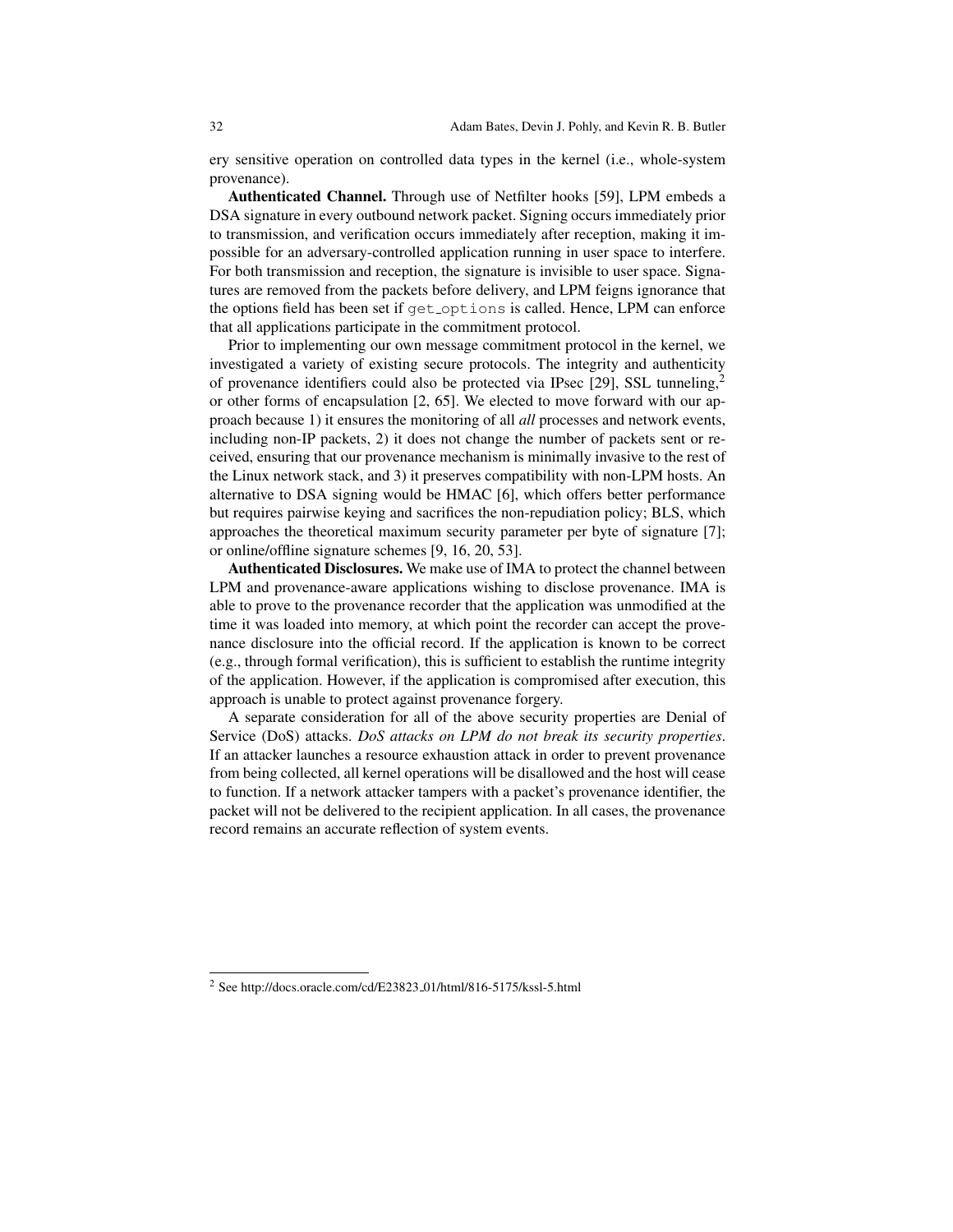### 7 Current and Future Challenges to Provenance for Forensics

In this chapter, we have discussed the provenance monitor approach to secure and trustworthy collection of data provenance, which can be an extraordinary source of metadata for forensics investigators. The ability to use provenance for this goal is predicated on its complete collection in an environment that cannot be tampered. As we discussed through our exploration of the Hi-Fi and Linux Provenance Modules system, the goals of a provenance monitor can be seen as a superset of reference monitor goals because of the need for integration of layers and the notion of attested disclosure, which are properties unique to the provenance environment.

A common limitation shared by provenance collection systems, including not only Hi-Fi and LPM but also proposals such as SPADE and PASS, is that provenance collection at the operating system layer demands large amounts of storage. For example, in short-lived benchmark trials, each of these systems generated gigabytes of provenance over the course of just a few minutes [21, 43]. There are some promising methods of reducing the costs of collection. Ma et al.'s ProTracer system offers dramatic improvement in storage cost by making use of a hybrid audit-taint model for provenance collection [36]. ProTracer only flushes new provenance records to disk when system writes occur (e.g., file write, packet transmission); on system reads, ProTracer propagates a taint label between kernel objects in memory. By leveraging this approach along with other garbage collection techniques [33, 32], ProTracer reduces the burden of provenance storage to just tens of megabytes per day. Additionally, Bates et al. [3] considered that much of the provenance collected by highfidelity systems is simply *uninteresting*; in other words, it is the collection of data that does not provide new infomration essenial to system reconstruction or forensic analysis, for example. By focusing on information deemed important through its inclusion in the system's trusted computing base as inferred by its mandatory access policy, it is possible to identify the subset of processes and applications critical to enforcing the system's security goals. By focusing on these systems, the amount of data that needs to be collected can be reduced by over 90%. Such an approach can be complementary to other proposals for data transformation to assure the efficient storage of provenance metadata [11] and the use of techniques such as provenance deduplication [62, 61].

Extending provenance beyond a single host to distributed systems also poses a considerable challenge. In distributed environments, provenance-aware hosts must attest the integrity of one another before sharing provenance metadata [34], or in layered provenance systems where there is no means to attest provenance disclosures [42]. Kernel-based provenance mechanisms [43, 48] and sketches for trusted provenance architectures [34, 38] fall short of providing a fully provenance-aware system for distributed, malicious environments. Complicating matters further, data provenance is conceptualized in dramatically different ways throughout the literature, such that any solution to provenance security would need to be general enough to support the needs of a variety of diverse communities. Extending provenance monitors into these environments can provide a wealth of new information to the forensics investigator but must be carefully designed and implemented.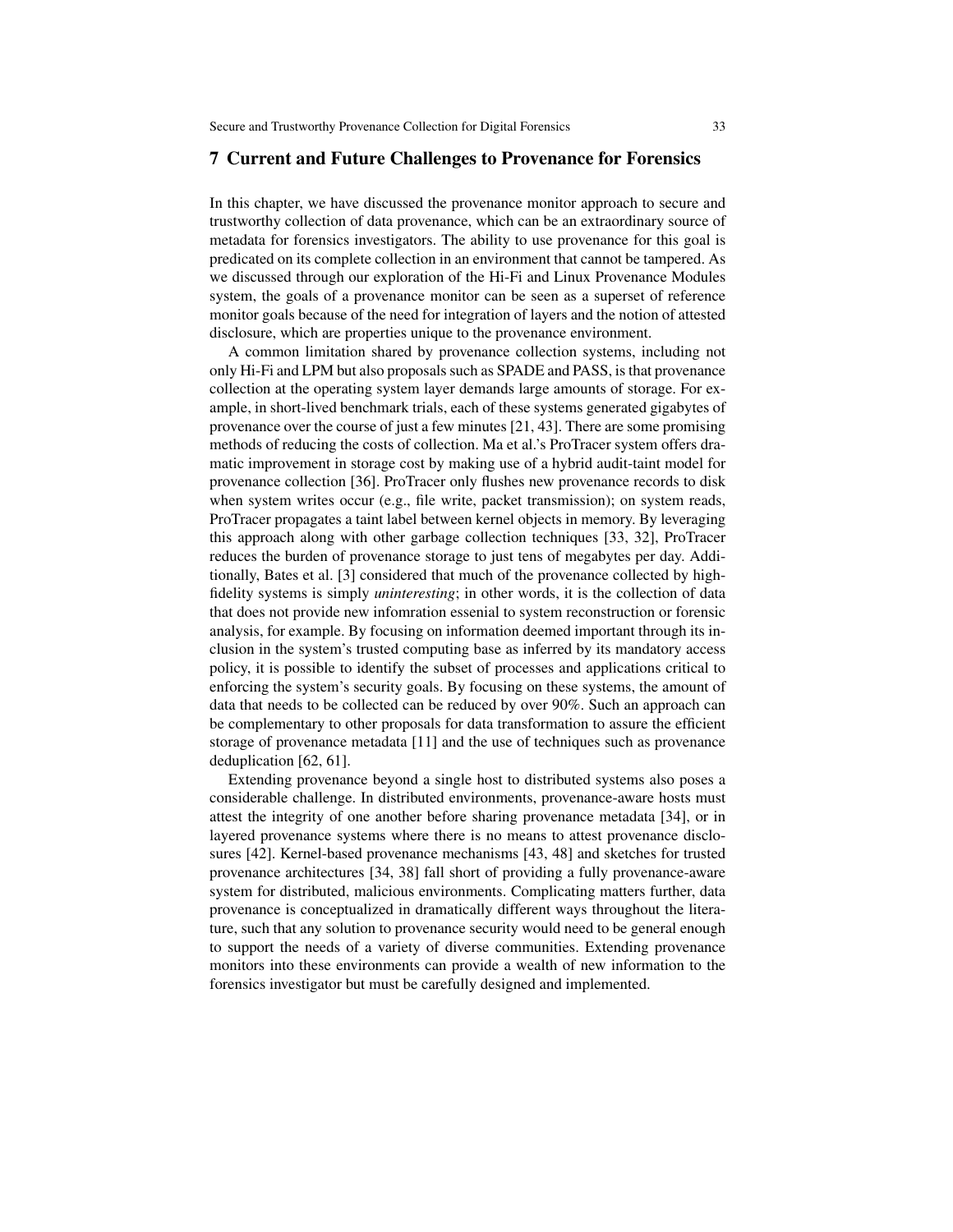While we focus on the collection of provenance in this chapter, it is also important to be able to efficiently query the provenance once it is Provenance queries regarding transitive causes/effects of a *single* system state or event can be answered by a recursive procedure that retrieves relevant portions of a provenance graph [66, 65]. While such queries are useful in many applications, e.g., to find root causes of a detected policy violation, further research is necessary into efficient query languages to allow system operators to perform more complex queries that can identify userspecified subgraphs from the collected provenance in a manner that is easily usable and that facilitate inference of analytics.

To conclude, provenance represents a powerful new means for gathering data about a system for a forensics investigator. Being able to establish the context within which data was created and generating a chain of custody describing how the data came to take its current form can provide vast new capabilities. However, as the systems discussed in this chapter demonstrate, ensuring that provenance is securely collected is a challenging task. Future systems can build from existing work to addresses the challenges we outlined above in order to bring the promises of provenance to practical reality.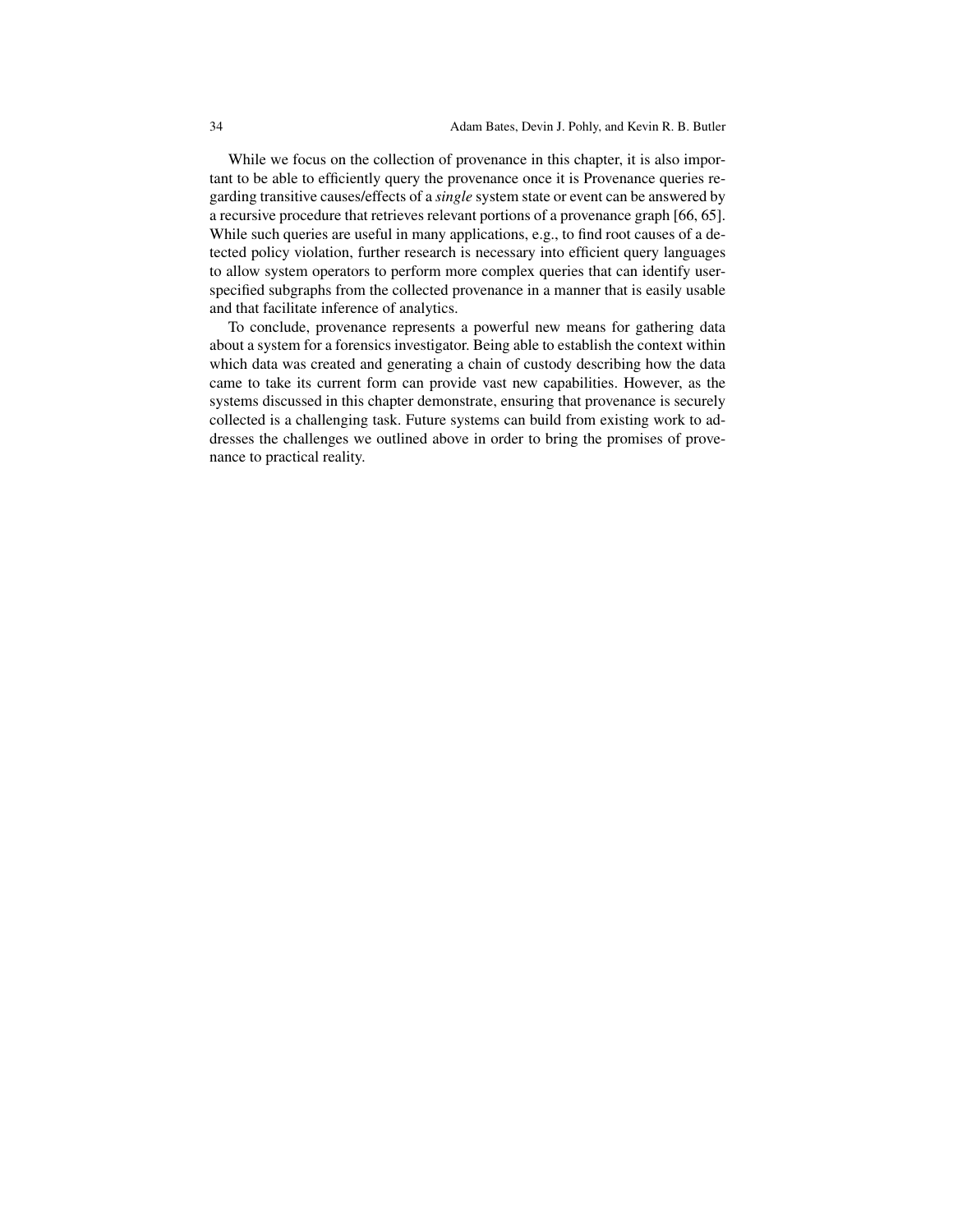Secure and Trustworthy Provenance Collection for Digital Forensics 35

Acknowledgements This work draws in part from [38], [48], and [5]. We would like to thank our co-authors of those works, including Patrick McDaniel, Thomas Moyer, Stephen McLaughlin, Erez Zadok, Marianne Winslett, and Radu Sion, as well as reviewers of those original papers who provided us with valuable feedback. This work is supported in part by the U.S. National Science Foundation under grants CNS-1540216, CNS-1540217, and CNS-1540128.

# References

- 1. Aldeco-Perez, R., Moreau, L.: Provenance-based Auditing of Private Data Use. In: Proceed- ´ ings of the 2008 International Conference on Visions of Computer Science: BCS International Academic Conference, VoCS'08, pp. 141–152. British Computer Society, Swinton, UK, UK (2008)
- 2. Bates, A., Butler, K., Haeberlen, A., Sherr, M., Zhou, W.: Let SDN Be Your Eyes: Secure Forensics in Data Center Networks. SENT (2014)
- 3. Bates, A., Butler, K.R.B., Moyer, T.: Take Only What You Need: Leveraging Mandatory Access Control Policy to Reduce Provenance Storage Costs. In: Proceedings of the 7th International Workshop on Theory and Practice of Provenance, TaPP'15 (2015)
- 4. Bates, A., Mood, B., Valafar, M., Butler, K.: Towards Secure Provenance-based Access Control in Cloud Environments. In: Proceedings of the 3rd ACM Conference on Data and Application Security and Privacy, CODASPY '13, pp. 277–284. ACM, New York, NY, USA (2013). DOI 10.1145/2435349.2435389
- 5. Bates, A., Tian, D., Butler, K.R.B., Moyer, T.: Trustworthy Whole-System provenance for the linux kernel. In: Proceedings of the 2015 USENIX Security Symposium (Security'15). Washington, DC USA (2015)
- 6. Bellare, M., Canetti, R., Krawczyk, H.: Keyed Hash Functions and Message Authentication. In: Proceedings of Crypto'96, *LNCS*, vol. 1109, pp. 1–15 (1996)
- 7. Boneh, D., Lynn, B., Shacham, H.: Short Signatures from the Weil Pairing. In: C. Boyd (ed.) Advances in Cryptology – ASIACRYPT 2001 (2001)
- 8. Carata, L., Akoush, S., Balakrishnan, N., Bytheway, T., Sohan, R., Seltzer, M., Hopper, A.: A primer on provenance. Commun. ACM 57(5), 52–60 (2014). DOI 10.1145/2596628. URL http://doi.acm.org/10.1145/2596628
- 9. Catalano, D., Di Raimondo, M., Fiore, D., Gennaro, R.: Off-line/On-line Signatures: Theoretical Aspects and Experimental Results. In: PKC'08: Proceedings of the Practice and theory in public key cryptography, 11th international conference on Public key cryptography, pp. 101–120. Springer-Verlag, Berlin, Heidelberg (2008)
- 10. Centers for Medicare & Medicaid Services: The Health Insurance Portability and Accountability Act of 1996 (HIPAA) (1996). URL http://www.cms.hhs.gov/hipaa/
- 11. Chapman, A., Jagadish, H., Ramanan, P.: Efficient Provenance Storage. In: Proceedings of the 2008 ACM Special Interest Group on Management of Data Conference, SIGMOD'08 (2008)
- 12. Chiticariu, L., Tan, W.C., Vijayvargiya, G.: DBNotes: A Post-it System for Relational Databases Based on Provenance
- 13. Clark, D.D., Wilson, D.R.: A Comparison of Commercial and Military Computer Security Policies. In: Proceedings of the IEEE Symposium on Security and Privacy. Oakland, CA, USA (1987)
- 14. Department of Homeland Security: A Roadmap for Cybersecurity Research (2009)
- 15. Edwards, A., Jaeger, T., Zhang, X.: Runtime Verification of Authorization Hook Placement for the Linux Security Modules Framework. In: Proceedings of the 9th ACM Conference on Computer and Communications Security, CCS'02 (2002)
- 16. Even, S., Goldreich, O., Micali, S.: On-line/off-line Digital Signatures. In: Proceedings on Advances in cryptology, CRYPTO '89, pp. 263–275. Springer-Verlag New York, Inc., New York, NY, USA (1989). URL http://portal.acm.org/citation.cfm?id=118209.118233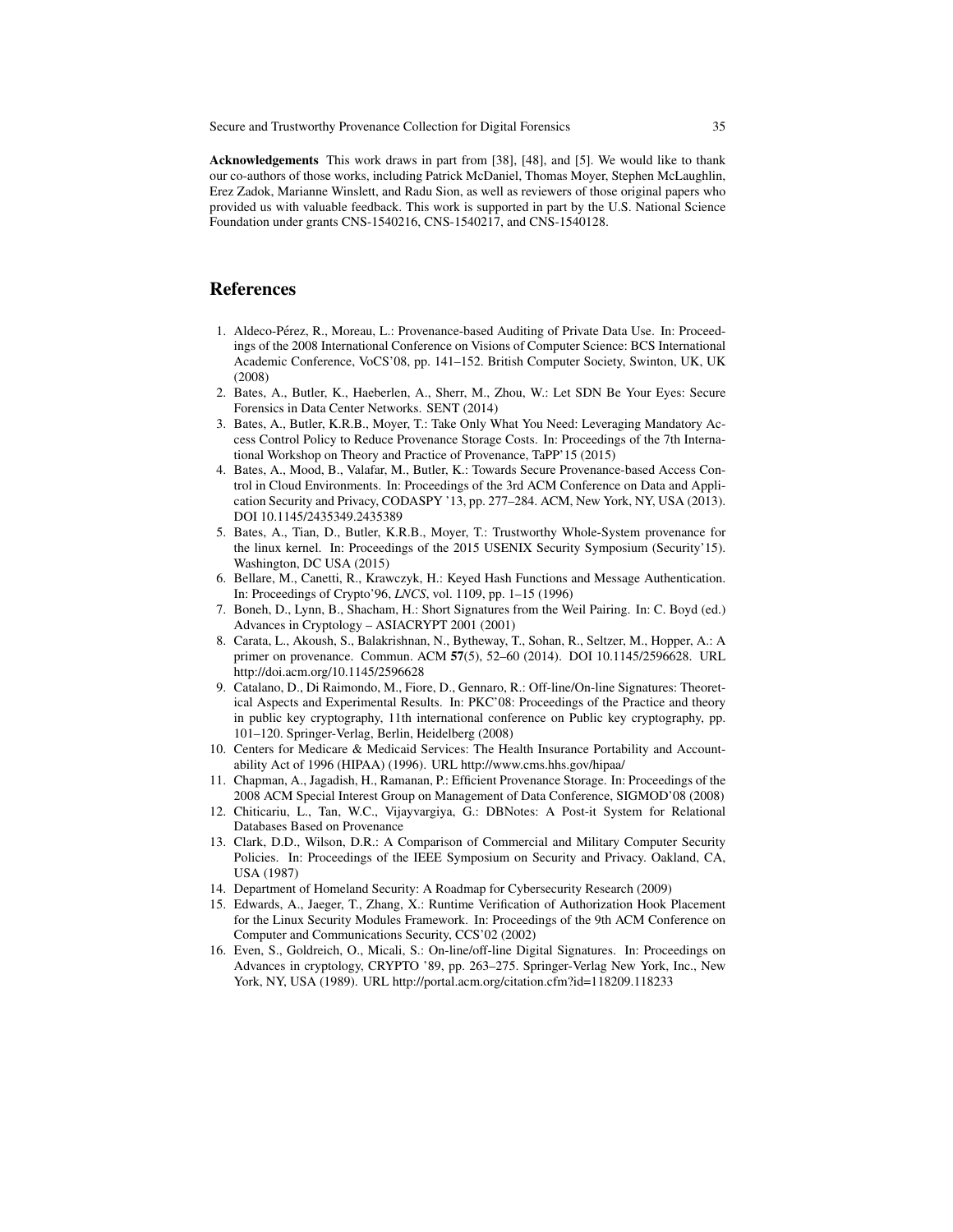- 17. Foster, I.T., Vockler, J.S., Wilde, M., Zhao, Y.: Chimera: AVirtual Data System for Represent- ¨ ing, Querying, and Automating Data Derivation. In: Proceedings of the 14th Conference on Scientific and Statistical Database Management, SSDBM'02 (2002)
- 18. Frew, J., Bose, R.: Earth System Science Workbench: A Data Management Infrastructure for Earth Science Products. In: Proceedings of the 13th International Conference on Scientific and Statistical Database Management, pp. 180–189. IEEE Computer Society (2001)
- 19. Ganapathy, V., Jaeger, T., Jha, S.: Automatic placement of authorization hooks in the linux security modules framework. In: Proceedings of the 12th ACM Conference on Computer and Communications Security, CCS '05, pp. 330–339. ACM, New York, NY, USA (2005). DOI 10.1145/1102120.1102164
- 20. Gao, C.z., Yao, Z.a.: A Further Improved Online/Offline Signature Scheme. Fundam. Inf. 91, 523–532 (2009). URL http://portal.acm.org/citation.cfm?id=1551775.1551780
- 21. Gehani, A., Tariq, D.: SPADE: Support for Provenance Auditing in Distributed Environments. In: Proceedings of the 13th International Middleware Conference, Middleware '12 (2012)
- 22. Glavic, B., Alonso, G.: Perm: Processing Provenance and Data on the Same Data Model Through Query Rewriting. In: Proceedings of the 25th IEEE International Conference on Data Engineering, ICDE '09 (2009)
- 23. Hall, E.: The Arnolfini Betrothal: Medieval Marriage and the Enigma of Van Eyck's Double Portrait. University of California Press, Berekely, CA (1994)
- 24. Hasan, R., Sion, R., Winslett, M.: The Case of the Fake Picasso: Preventing History Forgery with Secure Provenance. In: Proceedings of the 7th USENIX Conference on File and Storage Technologies, FAST'09. San Francisco, CA, USA (2009)
- 25. Hicks, B., Rueda, S., St.Clair, L., Jaeger, T., McDaniel, P.: A Logical Specification and Analysis for SELinux MLS Policy. ACM Trans. Inf. Syst. Secur. 13(3), 26:1–26:31 (2010). DOI 10.1145/1805874.1805982
- 26. Holland, D.A., Bruan, U., Maclean, D., Muniswamy-Reddy, K.K., Seltzer, M.I.: Choosing a Data Model and Query Language for Provenance. IPAW'08 (2008)
- 27. Jaeger, T., Edwards, A., Zhang, X.: Consistency Analysis of Authorization Hook Placement in the Linux Security Modules Framework. ACM Trans. Inf. Syst. Secur. 7(2), 175–205 (2004). DOI 10.1145/996943.996944
- 28. Jones, S.N., Strong, C.R., Long, D.D.E., Miller, E.L.: Tracking Emigrant Data via Transient Provenance. In: 3rd Workshop on the Theory and Practice of Provenance, TAPP'11 (2011)
- 29. Kent, S., Atkinson, R.: RFC 2406: IP Encapsulating Security Payload (ESP) (1998)
- 30. Lamport, L.: Time, Clocks, and the Ordering of Events in a Distributed System. Commun. ACM 21(7), 558–565 (1978). DOI 10.1145/359545.359563. URL http://doi.acm.org/10.1145/359545.359563
- 31. Lampson, B.W.: A Note on the Confinement Problem. Communications of the ACM 16(10), 613–615 (1973)
- 32. Lee, K.H., Zhang, X., Xu, D.: High Accuracy Attack Provenance via Binary-based Execution Partition. In: Proceedings of the 20th ISOC Network and Distributed System Security Symposium, NDSS (2013)
- 33. Lee, K.H., Zhang, X., Xu, D.: LogGC: Garbage Collecting Audit Log. In: Proceedings of the 2013 ACM Conference on Computer and Communications Security, CCS (2013)
- 34. Lyle, J., Martin, A.: Trusted Computing and Provenance: Better Together. In: 2nd Workshop on the Theory and Practice of Provenance, TaPP'10 (2010)
- 35. Ma, S., Lee, K.H., Kim, C.H., Rhee, J., Zhang, X., Xu, D.: Accurate, low cost and instrumentation-free security audit logging for windows. In: Proceedings of the 31st Annual Computer Security Applications Conference, ACSAC 2015, pp. 401–410. ACM (2015). DOI 10.1145/2818000.2818039
- 36. Ma, S., Zhang, X., Xu, D.: ProTracer: Towards Practical Provenance Tracing by Alternating Between Logging and Tainting. In: Proceedings of the 23rd ISOC Network and Distributed System Security Symposium, NDSS (2016)
- 37. Macko, P., Seltzer, M.: A General-purpose Provenance Library. In: 4th Workshop on the Theory and Practice of Provenance, TaPP'12 (2012)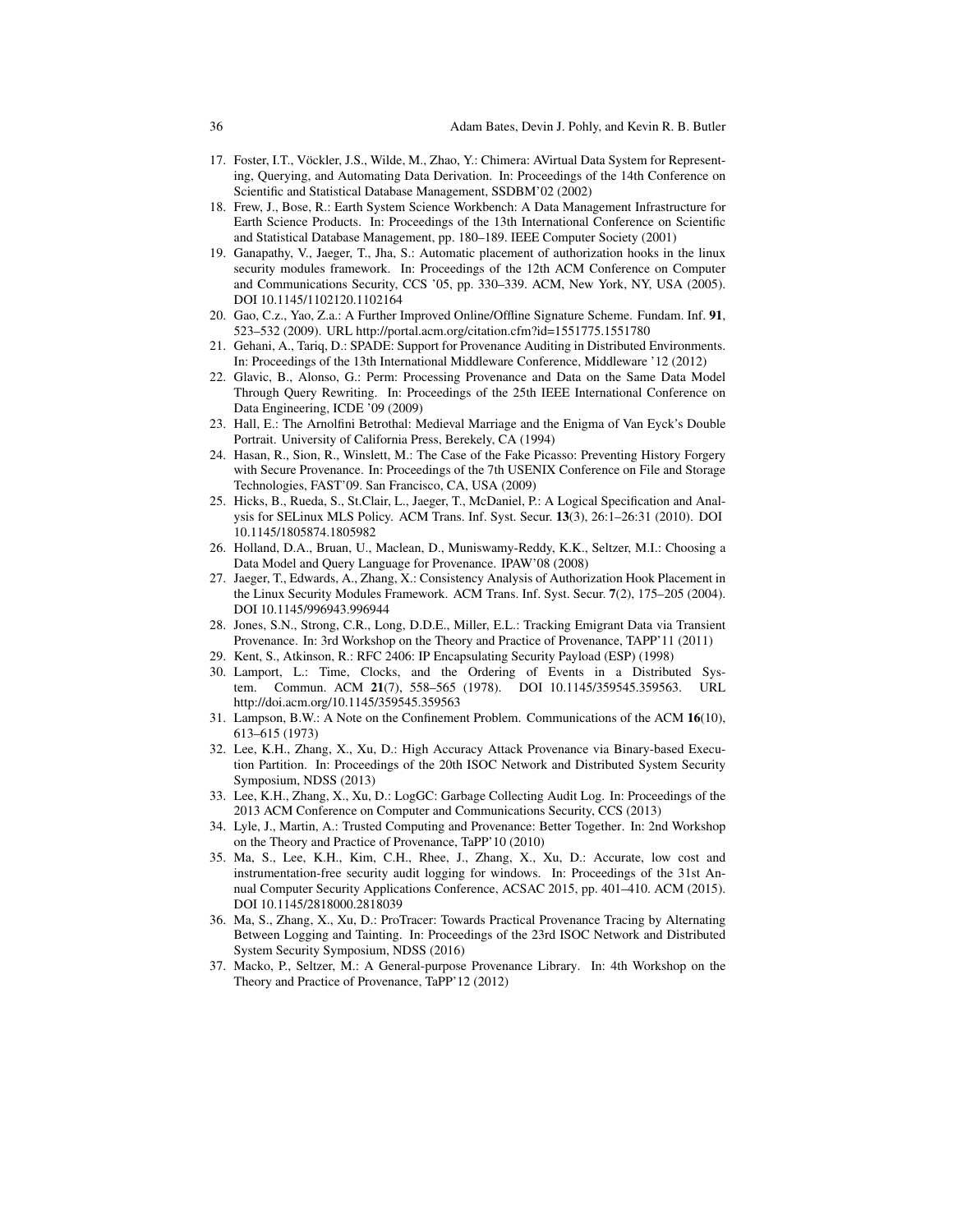- 38. McDaniel, P., Butler, K., McLaughlin, S., Sion, R., Zadok, E., Winslett, M.: Towards a Secure and Efficient System for End-to-End Provenance. In: Proceedings of the 2nd conference on Theory and practice of provenance. USENIX Association, San Jose, CA, USA (2010)
- 39. Metasploit Project. http://www.metasploit.com
- 40. Moreau, L., Groth, P., Miles, S., Vazquez-Salceda, J., Ibbotson, J., Jiang, S., Munroe, S., Rana, O., Schreiber, A., Tan, V., Varga, L.: The provenance of electronic data. Commun. ACM 51(4), 52–58 (2008). DOI http://doi.acm.org/10.1145/1330311.1330323
- 41. Mouallem, P., Barreto, R., Klasky, S., Podhorszki, N., Vouk, M.: Tracking Files in the Kepler Provenance Framework. In: SSDBM 2009: Proceedings of the 21st International Conference on Scientific and Statistical Database Management (2009)
- 42. Muniswamy-Reddy, K.K., Braun, U., Holland, D.A., Macko, P., Maclean, D., Margo, D., Seltzer, M., Smogor, R.: Layering in Provenance Systems. In: Proceedings of the 2009 Conference on USENIX Annual Technical Conference, ATC'09 (2009)
- 43. Muniswamy-Reddy, K.K., Holland, D.A., Braun, U., Seltzer, M.: Provenance-aware Storage Systems. In: Proceedings of the Annual Conference on USENIX '06 Annual Technical Conference, Proceedings of the 2006 Conference on USENIX Annual Technical Conference (2006)
- 44. Nguyen, D., Park, J., Sandhu, R.: Dependency Path Patterns As the Foundation of Access Control in Provenance-aware Systems. In: Proceedings of the 4th USENIX Conference on Theory and Practice of Provenance, TaPP'12, pp. 4–4. USENIX Association, Berkeley, CA, USA (2012)
- 45. Ni, Q., Xu, S., Bertino, E., Sandhu, R., Han, W.: An Access Control Language for a General Provenance Model. In: Secure Data Management (2009)
- 46. Pancerella, C., Hewson, J., Koegler, W., Leahy, D., Lee, M., Rahn, L., Yang, C., Myers, J.D., Didier, B., McCoy, R., Schuchardt, K., Stephan, E., Windus, T., Amin, K., Bittner, S., Lansing, C., Minkoff, M., Nijsure, S., von Laszewski, G., Pinzon, R., Ruscic, B., Wagner, A., Wang, B., Pitz, W., Ho, Y.L., Montoya, D., Xu, L., Allison, T.C., Green Jr., W.H., Frenklach, M.: Metadata in the Collaboratory for Multi-Scale Chemical Science. In: Proceedings of the 2003 international conference on Dublin Core and metadata applications: supporting communities of discourse and practice—metadata research & applications, pp. 13:1–13:9. Dublin Core Metadata Initiative (2003)
- 47. Park, J., Nguyen, D., Sandhu, R.: A Provenance-Based Access Control Model. In: Proceedings of the 10th Annual International Conference on Privacy, Security and Trust (PST), pp. 137– 144 (2012). DOI 10.1109/PST.2012.6297930
- 48. Pohly, D.J., McLaughlin, S., McDaniel, P., Butler, K.: Hi-Fi: Collecting High-Fidelity Whole-System Provenance. In: Proceedings of the 2012 Annual Computer Security Applications Conference, ACSAC '12. Orlando, FL, USA (2012)
- 49. Postel, J.: RFC 791: Internet protocol (1981)
- 50. Revkin, A.C.: Hacked E-mail is New Fodder for Climate Dispute. New York Times 20 (2009)
- 51. Sailer, R., Zhang, X., Jaeger, T., van Doorn, L.: Design and Implementation of a TCG-based Integrity Measurement Architecture. In: Proceedings of the 13th USENIX Security Symposium. San Diego, CA, USA (2004)
- 52. Sar, C., Cao, P.: Lineage file system. Online at http://crypto.stanford.edu/cao/lineage.html (2005)
- 53. Shamir, A., Tauman, Y.: Improved Online/Offline Signature Schemes. In: Advances in Cryptology — CRYPTO 2001 (2001)
- 54. Silva, C.T., Anderson, E.W., Santos, E., Freire, J.: Using VisTrails and Provenance for Teaching Scientific Visualization. Comput. Graph. Forum () 30(1), 75–84 (2011)
- 55. Sion, R.: Strong worm. In: Proceedings of the 2008 The 28th International Conference on Distributed Computing Systems (2008)
- 56. Spillane, R.P., Sears, R., Yalamanchili, C., Gaikwad, S., Chinni, M., Zadok, E.: Story Book: An efficient extensible provenance framework. In: First Workshop on the Theory and Practice of Provenance. USENIX (2009)
- 57. Sundararaman, S., Sivathanu, G., Zadok, E.: Selective versioning in a secure disk system. In: Proceedings of the 17th conference on Security symposium (2008)